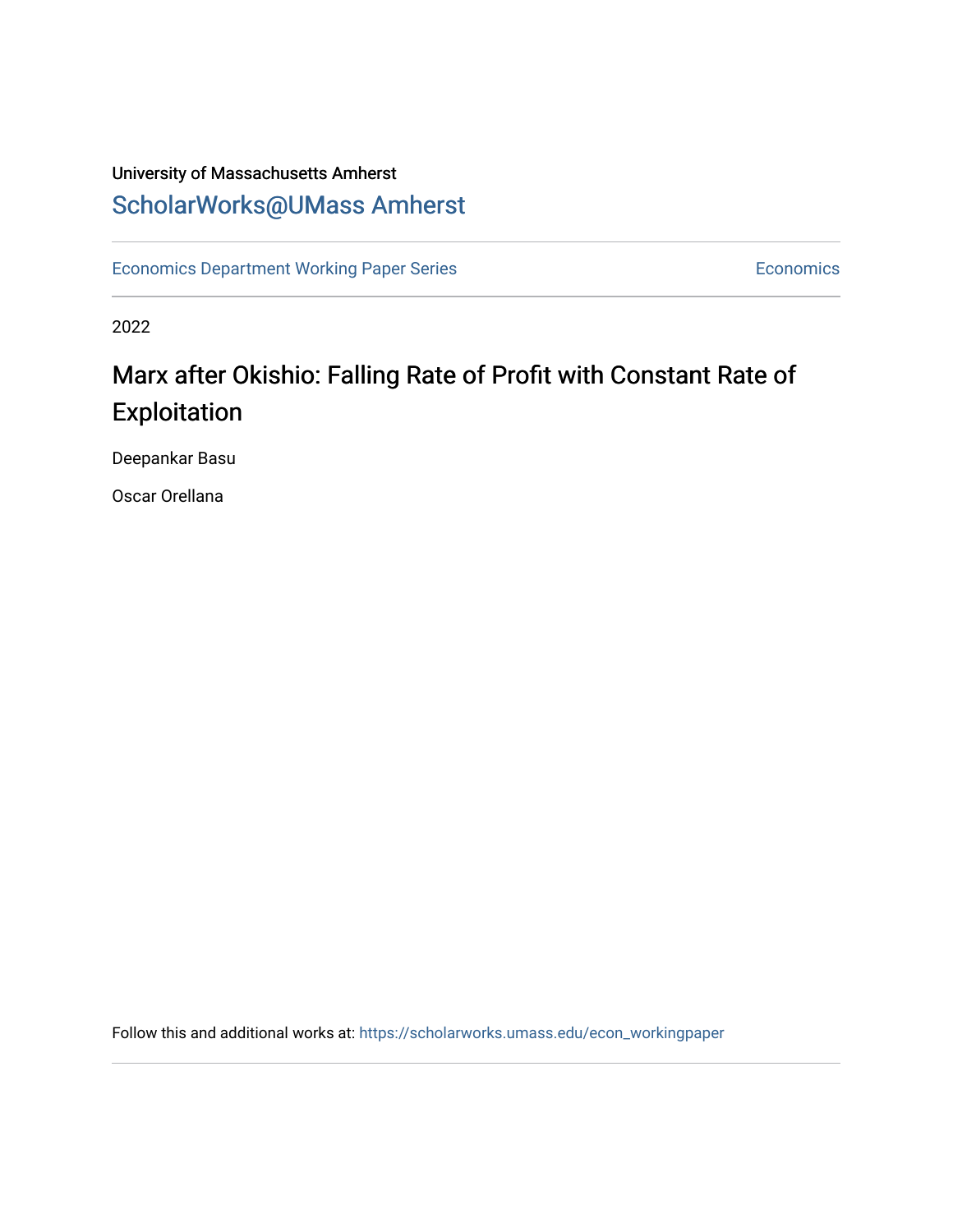# Marx after Okishio: Falling Rate of Profit with Constant Rate of Exploitation

Deepankar Basu<sup>∗</sup> Oscar Orellana†

May 17, 2022

#### Abstract

Can cost-reducing, technical change lead to a fall in the long run rate of profit if class struggle manages to keep the rate of exploitation constant? In this paper we demonstrate, in a general circulating capital model, that if (a) the technical change is capital-using labor-saving (CU-LS), (b) the real wage bundle can change, and (c) the decline in the unit cost of production is bounded above by the change in the nominal labor cost associated with the new technique of production, then viable technical change can be consistent both with a constant rate of exploitation and a fall in the long run rate of profit. This result vindicates Marx's claim in Volume III of *Capital*, that if the rate of exploitation remains unchanged then technical change in capitalist economies can lead to a fall in the long run rate of profit.

Keywords: Okishio theorem, rate of exploitation, uniform rate of profit. JEL Codes: B51.

## 1 Introduction

A large literature in Marxian political economy, starting with Volume III of Capital, has analysed the impact of technical change on the rate of profit in capitalist economies. Technical change is a key feature of capitalist economies, and the rate of profit is arguably the

<sup>∗</sup>Department of Economics, University of Massachusetts Amherst, 310 Crotty Hall, 412 N. Pleasant Street, Amherst MA 01002. Email: dbasu@econs.umass.edu.

<sup>&</sup>lt;sup>†</sup>Departamento de Matemática, Universidad Técnica Federico Santa Maria, Avenida España 1680, Valparaíso-Chile. Email:oscar.orellana@usm.cl. This author acknowledges financial support provided by ANID Santiago-Chile under the Proyecto Fondecyt Regular número 1181414 and Universidad Técnica Federico Santa María, Valparaíso-Chile.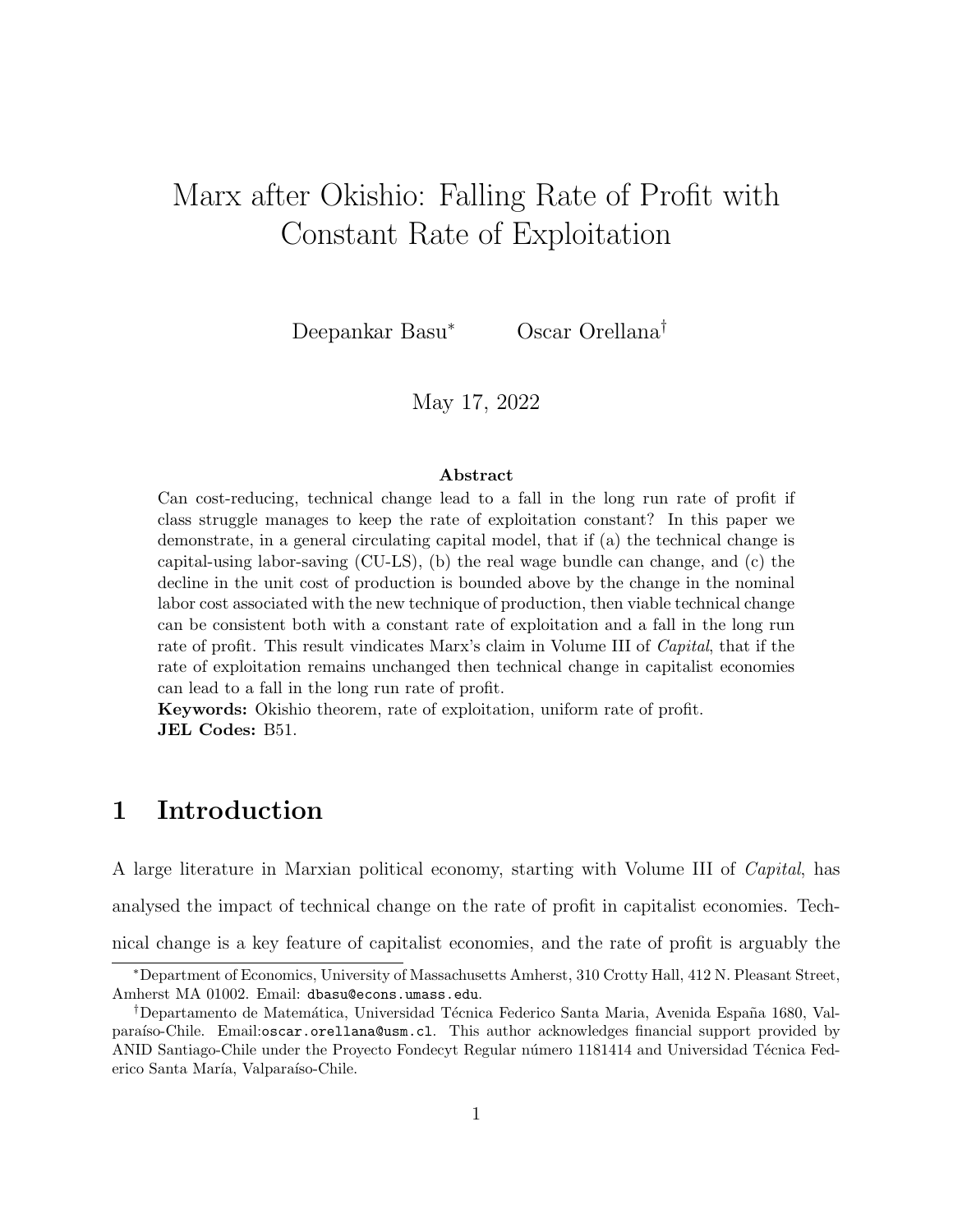most important indicator of the health of a capitalist economy - viewed from the perspective of capital. Naturally, then, theoretical and empirical analyses that link the two have been of great interest to Marxist political economy.

In developing the law of the tendential fall in the rate of profit in Volume III of *Capital*, Marx had argued that technical progress in capitalist production, which brings about a rise in the organic composition of capital, would manifest itself as a 'tendency' of the rate of profit to fall (Marx, 1993). Starting with Okishio (1961), a large literature has argued that Marx's result cannot be sustained if capitalists behave in a reasonable manner, that is, they adopt new a technique of production only if it reduces the cost of production at existing prices. In fact, if capitalist producers choose to adopt a new technique of production only if it is cost-reducing at current prices and the real wage rate remains unchanged before and after technical change, then the long run rate of profit in the economy will rise (Okishio, 1961; Bowles, 1981; Roemer, 1981; Dietzenbacher, 1989). This is the crux of the famous Okishio theorem.

Okishio's result rests on the assumption that the real wage rate does not change. But this is an extremely restrictive assumption, given that the analysis is about *long run* prices and profit rates. There is no theoretical or empirical reason to believe that the real wage rate remains constant over the course of technical change, i.e. the adoption of a new technique of production by an innovating capitalist and its subsequent diffusion through the rest of the economy.<sup>1</sup> In fact, technical change interacts with larger social and economic forces, including those relevant to labour market outcomes, and it is not inconceivable that the real wage rate can change - one way or the other - after technical change. Taking a Marxian

<sup>&</sup>lt;sup>1</sup>Even Okishio (2000) admits that the assumption of a constant real wage rate is unrealistic. "The assumption of a constant real wage rate implies either a non-monetary economy or the instantaneous adaptation of the money-wage rate to the prices of consumption goods. Both are unrealistic. A capitalistic economy is a monetary production economy. Labourers receive a money-wage. The money-wage rate and the prices of consumption goods change owing to competition in the consumption goods market and in the labour market. The assumption of a constant real wage rate cannot be maintained." (Okishio, 2000, pp. 493).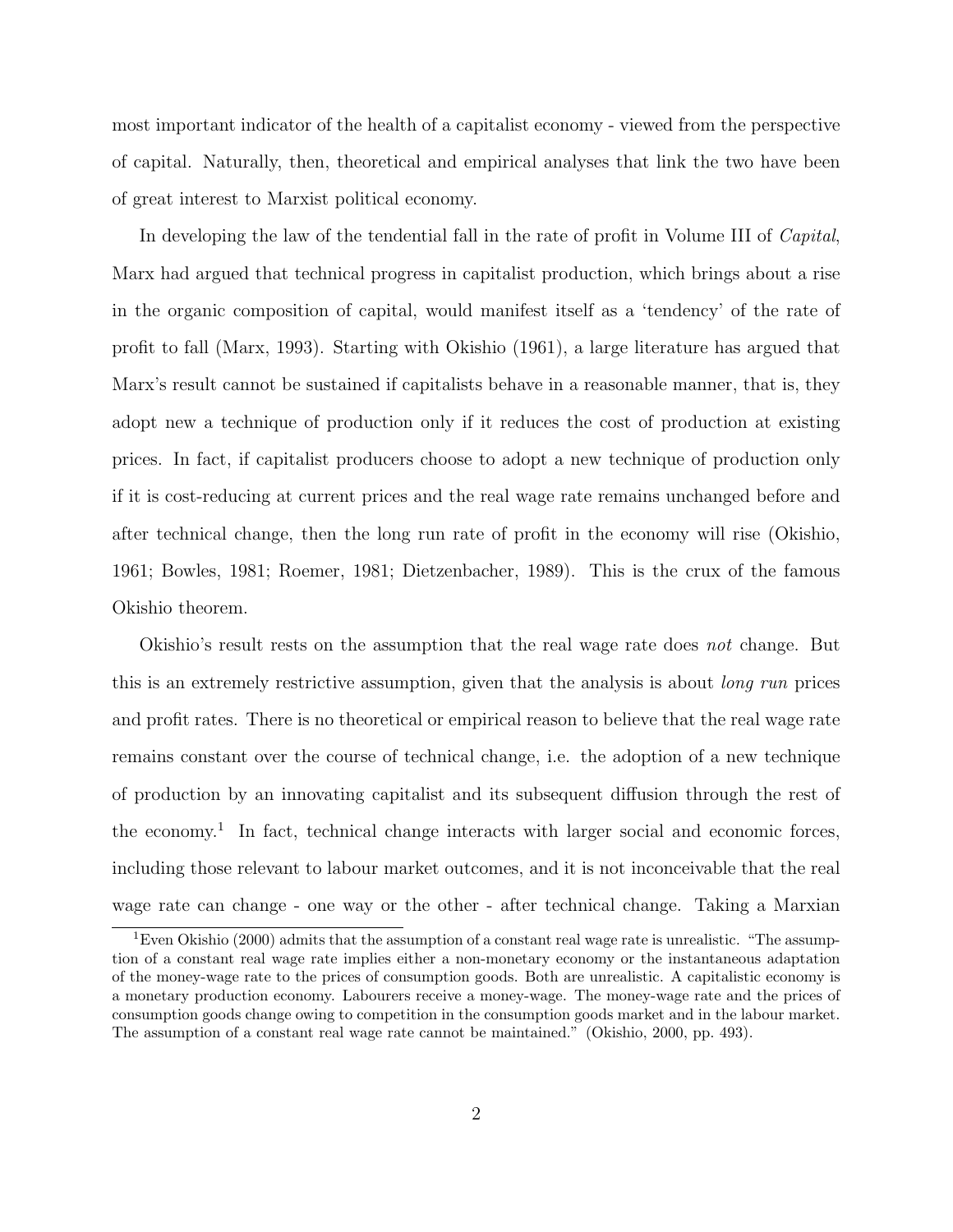view of the matter suggests that the real wage rate is an outcome of the class struggle, and it is unclear why class struggle would not be able to change the real wage rate over the course of technical change. At the least its seems plausible to argue that, since technical change increases labor productivity, workers will attempt to bargain for some part of the gain of technical change. Hence, it is eminently possible that the real wage rate will increase with technical change, rather than remain unchanged. An important finding of the Marxist literature on technical change and distribution, one that is often not appreciated, is that Okishio's result will no longer hold if we allow the real wage to change over the course of technical change (Roemer, 1981; Foley, 1986; Dietzenbacher, 1989; Laibman, 1992; Liang, 2021).

There have been two broad approaches to providing more structure to how the real wage rate might change. The first approach has worked with a constant wage-profit share as a plausible description of how the real wage rate might behave over the course of technical change. An analysis of the effect of technical change on the rate of profit when the profit-wage ratio remains constant was worked out in a 2-commodity model in Roemer (1977, 1981). Two important findings in Roemer (1977) are that, first, we can only define sectoral profit-wage ratios, but not the aggregate profit-wage ratio, without reference to the scale of production, and second, that sectoral profit-wage ratios can remain constant only when the real wage varies across sectors, i.e. we need to assume non-competitive labour markets. The main result in Roemer (1977, 1981) is that the rate of profit falls (or remains unchanged) if there is cost-reducing capital-using labour-saving (CU-LS) technical change in the capital goods (consumer goods) sector. This result has been generalized to the case of an n-commodity model - without distinguishing between capital and consumer goods industries - in Chen (2019), which shows that when there is cost-reducing CU-LS technical change in any sector with sectoral profit-wage ratios remaining constant, the equilibrium profit rate falls.

The second approach uses a constant rate of exploitation as a description of how the real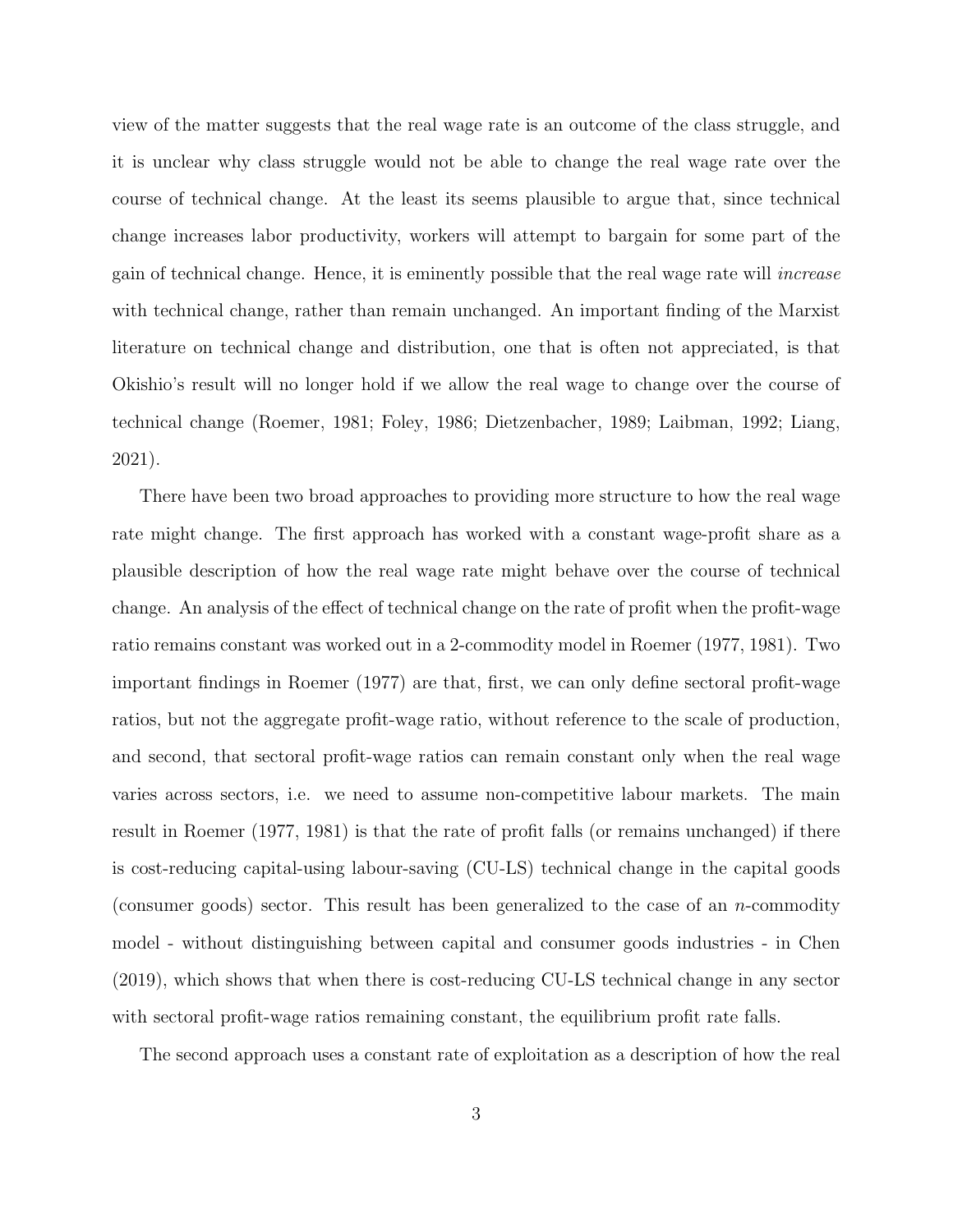wage might vary over the course of technical change.<sup>2</sup> The idea that the rate of exploitation might remain constant before and after technical change goes back to Marx (Marx, 1993). His analysis of the law of the tendential fall worked with the often implicit assumption of a constant rate of exploitation. Laibman (1982, 1992) incorporated this assumption in a two-sector model and analysed the effect of technical change on the rate of profit. The main finding of Laibman (1982) was that it is *possible* for the rate of profit to fall after costreducing technical change if the rate of exploitation remains constant. While Basu (2021, Chapter 6) presents the same result in a one sector model, Liang (2021) has generalized Laibman's result to an m-sector two department model with fixed capital.

This paper contributes to this literature by extending the results in Laibman (1982), Basu (2021) and Liang (2021). We extend the analysis of Laibman (1982) and Basu (2021) to a general *n*-sector circulating capital model of a capitalist economy. Unlike Laibman  $(1982)$ , we do not distinguish between capital and consumption goods. We extend the analysis in Liang (2021) by allowing for a general change in the real wage bundle. Whereas Liang (2021) only allows proportional changes in the vector of the real wage bundle, we allow for the real wage bundle to change in an arbitrary manner over the course of technical change. In this general setting, we demonstrate that under certain plausible conditions, the long run rate of profit can fall after viable technical change if the rate of exploitation remains constant. One advantage of using the constant rate of exploitation description of real wage behavior is that we do not need to assume non-competitive labor markets, as is needed in Roemer (1981) and Chen (2019).

The intuition for our result is straightforward. When a new technique of production becomes available in a sector, capitalists compare the cost of production associated with the new technique and the old technique using current prices and wage rates. Capitalists

<sup>&</sup>lt;sup>2</sup>If we adopt the New Interpretation of Marx's value theory, the two approaches would be the same. This is because in the ex post accounting framework that is the New Interpretation, the rate of exploitation is equal to the profit-wage ratio (Foley, 1982; Mohun, 2004).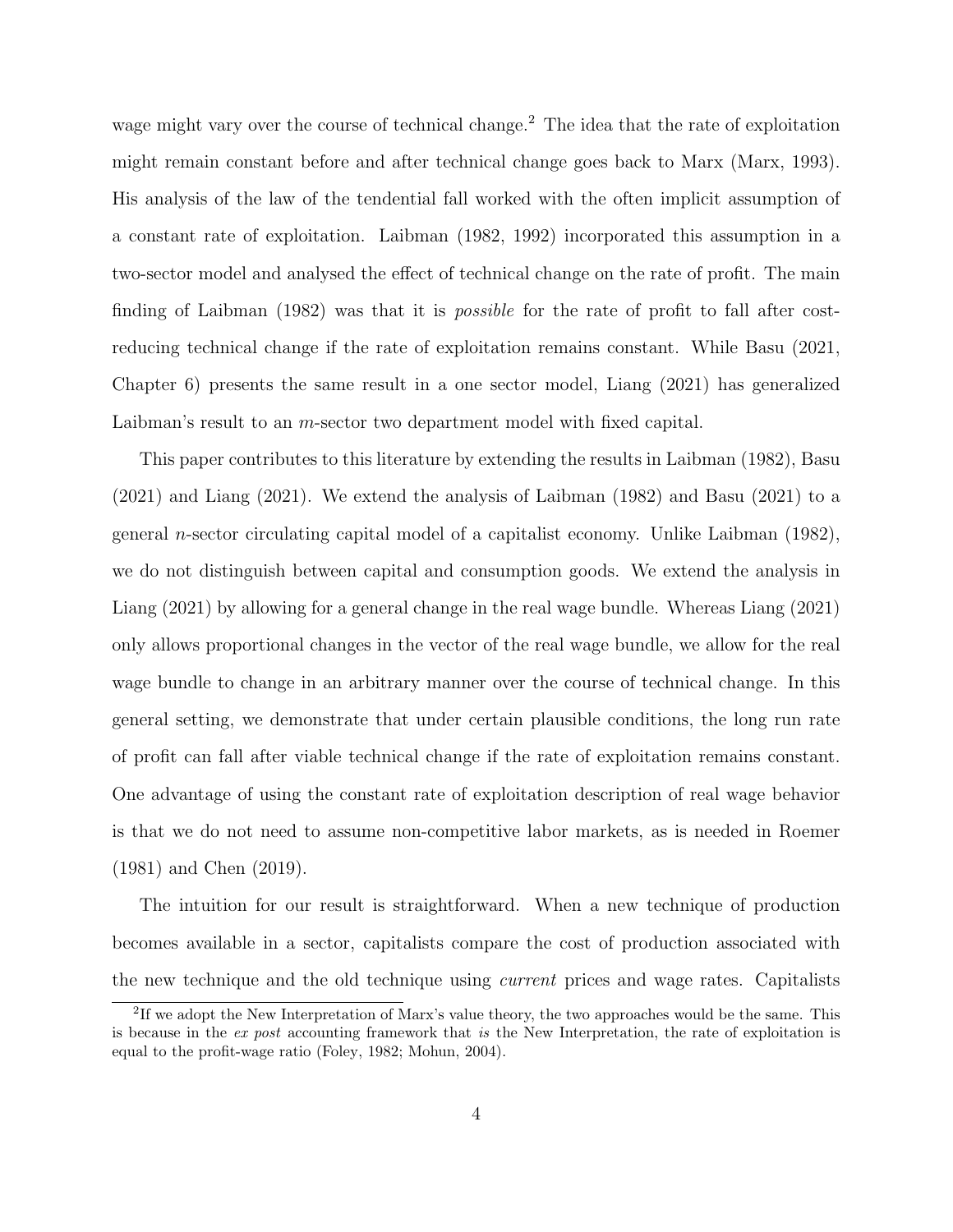do not know the direction in which class struggle will proceed and therefore do not take account of possible changes in the nominal or real wage rate - an outcome of class struggle - when arriving at their decision to adopt the new technique of production. Hence, if the technique reduces costs of production at current prices and wage rates, capitalists adopt the new technique of production.

The course of class struggle can, under certain circumstances, lead to an increase in the real wage bundle in such a way that it not only becomes more expensive at current prices but also keeps the rate of exploitation remains unchanged. If technical change is of the capital-using labor-saving (CU-LS) type, the predominant form of technical change in capitalism (Foley et al., 2019), then the labor value of all commodities will (weakly) fall Roemer (1981, Theorem 4.9). Hence, a 'larger' real wage bundle will still be compatible with a constant rate of exploitation. The 'larger' real wage bundle can accommodate relatively higher magnitudes of commodities for which the labor values have fallen relatively more. If these commodities also had relatively high prices in the original situation compared to labor values after technical change, then the monetary cost of the real wage bundle will increase to such an extent that it will lead to a fall in the long run, equilibrium rate of profit.

One important condition that ensures the fall in the equilibrium rate of profit is that the reduction in cost afforded by the new technique of production, evaluated with the original prices and the original real wage bundle, not be too large. In fact, if the cost reduction is bounded above by the change in the nominal labor cost associated with the new technique of production, then the equilibrium rate of profit will fall - squeezed by the rise in the nominal labor cost coming from the new real wage bundle. Since new techniques of production are perturbations of current techniques (Duménil and Lévy, 1995), the assumption of an upper bound on the cost reduction associated with a new technique of production seems reasonable.

Given this bounded nature of cost reduction, the rate of profit falls because capitalists are unable to fully take account of the effects of technical change on the labor market. While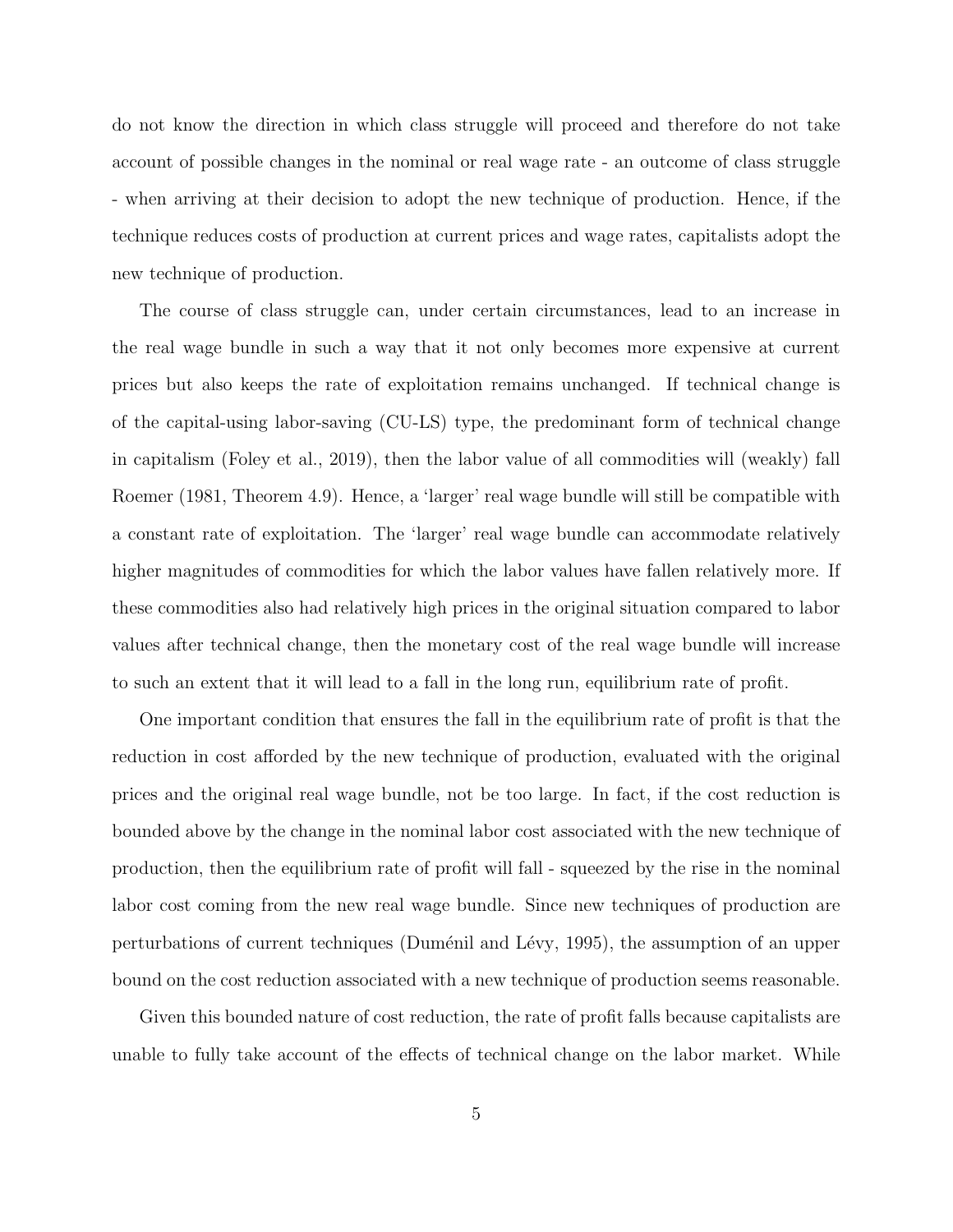capitalists might be able to control wage movements at the level of their firm, technical change has larger impacts on the labor market that is beyond the control of individual capitalists. It is this inability to fully control wage movements that, under certain plausible configurations of technological change, will lead to a fall in the long run, equilibrium rate of profit. Hence, individually rational capitalist actions can lead to an overall undermining of the interest of the whole capitalist class.

The rest of the paper is organized as follows. In section 2, we describe the basic set up and define viable technical change; in section 3, we show that, under certain conditions, the rate of profit can fall after viable technical change if the rate of exploitation remains constant; in section 4, we present an example of a 3 sector model to illustrate my argument; finally, we conclude the paper in section 5.

### 2 The Set-Up

#### 2.1 Initial Configuration

Consider an economy with  $n$  sectors of production, where the technology is given by the non-negative, productive,  $n \times n$  input-output matrix,  $A \geq 0$ , and the  $1 \times n$  vector of direct labor inputs,  $L > 0$ , and the real wage bundle is given by the  $n \times 1$  vector  $b \geq 0.3$  Each sector produces one commodity with one technique of production and there is no fixed capital.

The cost of producing one unit of the commodity in sector i is given by  $p \cdot A_{*i} + wL_i$ , where  $A_{*i}$  denotes the *i*-th column of  $A_i$ , denotes a dot product, and  $w = pb$  is the nominal wage rate. Using the normalization that the nominal wage rate is unity, the  $1 \times n$  vector of long run equilibrium prices (prices of production),  $p$ , and the long run equilibrium (uniform)

<sup>&</sup>lt;sup>3</sup>For vectors and matrices, we will follow the following notation:  $x \ge 0$ , if for  $i = 1, 2, ..., n$ ,  $x_i \ge 0$  and  $x \neq 0; x > 0$ , if for  $i = 1, 2, \ldots, n, x_i > 0$ .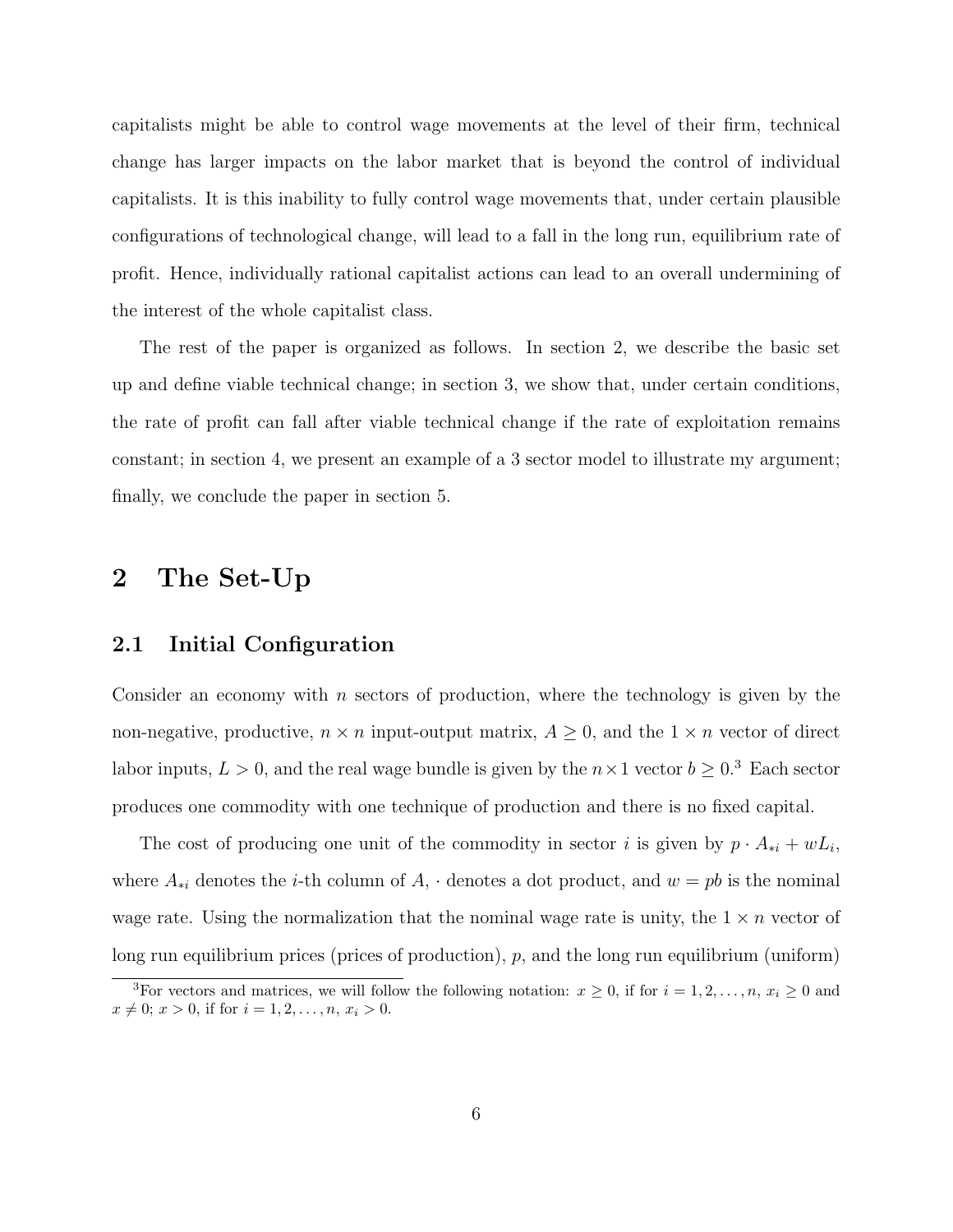rate of profit,  $\pi$ , are given by

$$
p = (1 + \pi) pM, \text{ and } pb = 1,
$$
\n(1)

where  $M = A + bL$ , is the augmented input matrix.

We assume that the input-output matrix,  $A$ , is productive and indecomposable. Then, an application of the Perron-Froebenius theorem shows that  $p > 0$  and  $\pi > 0$  (Dietzenbacher, 1989, pp. 36). For this configuration of technology, the  $1 \times n$  vector of labor values,  $\Lambda$ , is given by

$$
\Lambda = L\left(I - A\right)^{-1}.\tag{2}
$$

Standard results in linear algebra show that, since A is productive,  $(I - A)^{-1} > 0$  (Pasinetti, 1977, Appendix). Hence, we have  $\Lambda > 0$ .

#### 2.2 Viable, CU-LS Technical Change

Suppose there is a cost-reducing (viable) technical change in sector  $i$ , i.e. the cost of producing one unit of output with the new technique of production is lower than with the older technique of production when both are evaluated at current prices and wage rate. Hence,

$$
pA_{*i} + L_i < p\bar{A}_{*i} + \bar{L}_i,\tag{3}
$$

where  $A_{*i}$  and  $\overline{A}_{*i}$  denote the *i*-th columns of the matrices A and  $\overline{A}$ , respectively,  $L_i$  denotes the *i*-th element of  $L$ , and we have used the normalization, once again, that the nominal wage rate is 1. In addition, suppose technical change is capital-using and labor-saving (CU-LS). This means the the amount of material inputs used to produce one unit of the commodity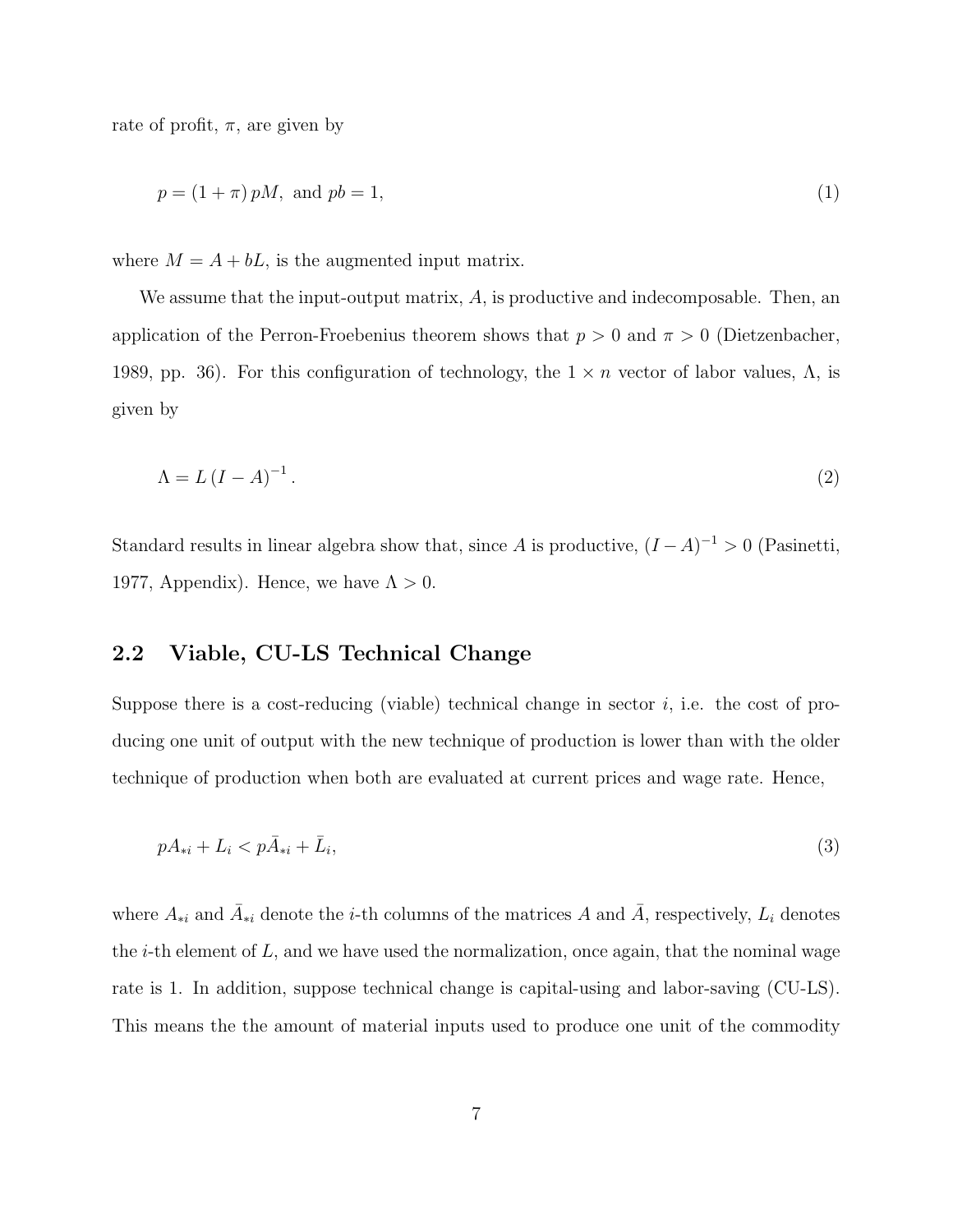in sector *i* rises, while the amount of direct labor input falls. Hence, for  $j = 1, 2, \ldots, n$ ,

$$
a_{ji} < \bar{a}_{ji}, \text{ and } L_i > \bar{L}_i,\tag{4}
$$

where  $a_{ij}$  and  $\bar{a}_{ij}$  denote the  $(i, j)$ -th elements of A and  $\bar{A}$ , respectively, and  $L_i$  denotes the *i*-th element of  $L$ .

Since the new technique of production reduces unit cost of production, evaluated at current prices, capitalist firms in sector  $i$  will adopt the new technique of production (Okishio, 1961). All other sectors continue using the old technology - because technical change occurs only in sector i. Hence, the new technology in the economy is captured by the  $n \times n$  inputoutput matrix, A, and the  $1 \times n$  vector of direct labor inputs, L, where the columns of A and A are identical other than for column i, and the elements of  $L$  and  $L$  are identical, other than the *i*-th element. With the new technology, the  $1 \times n$  vector of labor values,  $\Lambda$ , is given by

$$
\bar{\Lambda} = \bar{L} \left( I - \bar{A} \right)^{-1} > 0,\tag{5}
$$

where strict inequality follows because  $\overline{A}$  is productive.

### 2.3 Class Struggle and a New Real Wage Bundle

Suppose class struggle, during and after the technical change, leads to the emergence of a new real wage bundle,  $\bar{b} \geq 0$ , such that it is more expensive to purchase at old prices, i.e.

$$
p\bar{b} > pb. \tag{6}
$$

This just means that workers are able to bargain for and secure a higher nominal wage rate as the process of technical change works itself out over the long run. In addition, this new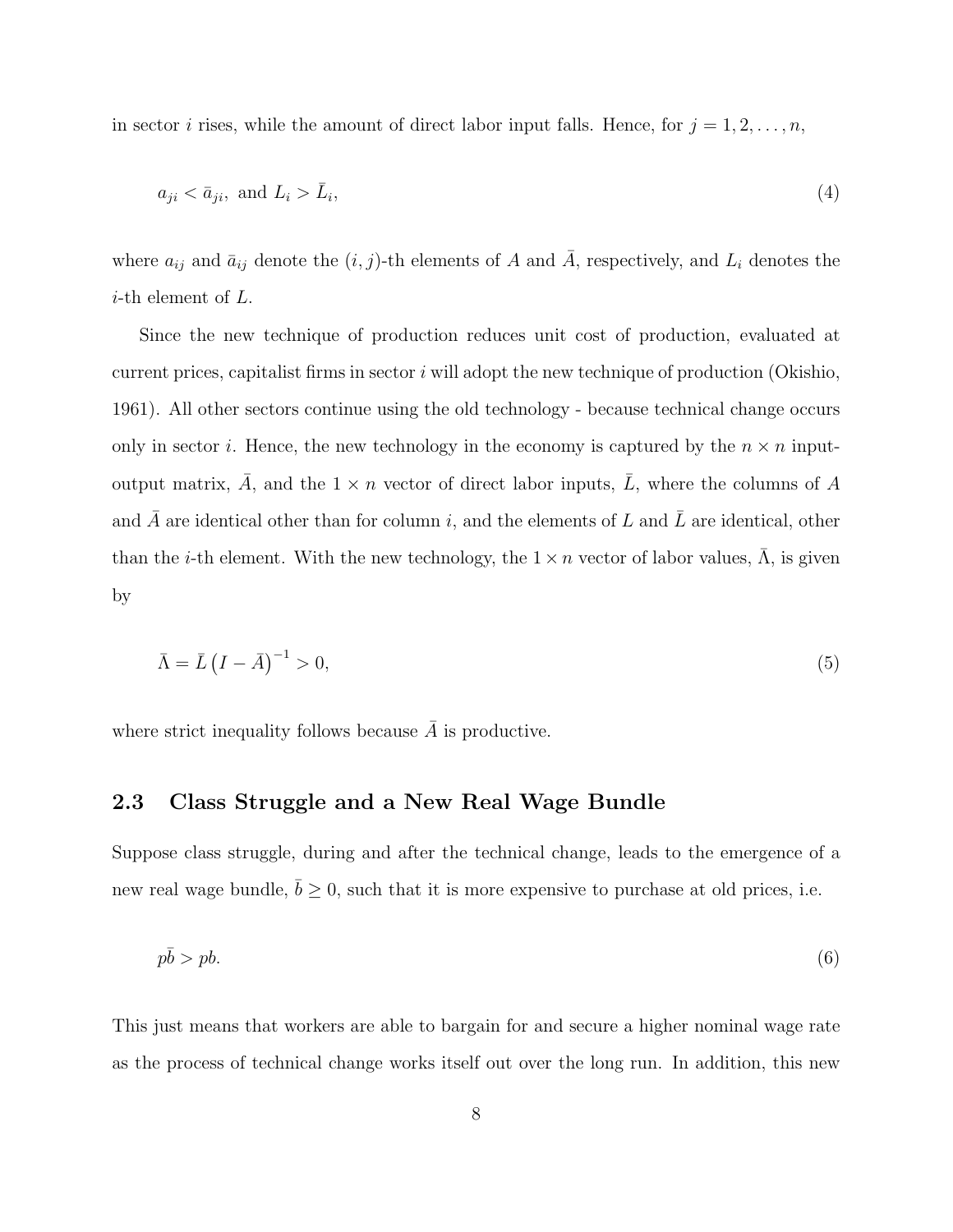real wage bundle satisfies two properties.

**Property 1.** The new real wage bundle,  $\bar{b}$ , keeps the labor value of the real wage bundle unchanged, i.e.

$$
\Lambda b = \bar{\Lambda} \bar{b}.\tag{7}
$$

The rate of exploitation, before technical change, is given by  $e = (1 - \Lambda b)/\Lambda b$ . After technical change and with the new real wage bundle, it is given by  $\bar{e} = (1 - \bar{\Lambda}\bar{b})/\bar{\Lambda}\bar{b}$ . Hence, this property ensures that workers are able to secure a new real wage bundle that keeps the rate of exploitation unchanged even after technical change.

**Property 2.** The decline in the unit cost of production in sector i (the sector that witnessed technical change) is bounded above by the change in the nominal labor cost corresponding to the new technique of production,

$$
0 < pA_{*i} + L_i - p\bar{A}_{*i} - \bar{L}_i < \bar{L}_i \left(p\bar{b} - 1\right) \tag{8}
$$

Since technical change in sector  $i$  is viable, it reduces the unit cost of production at current prices and wage rates, which gives the left hand side of the above inequality. The condition in (8), in addition, puts an upper bound on the decline in the unit cost of production - which gives the right hand side of the above inequality. Note that the unit cost of production in sector *i* before technical change is given by  $pA_{*i} + L_i$ ; and, after technical change in that sector, it is given by  $p\overline{A}_{*i} + \overline{L}_i$ . Hence, the left hand side of the above inequality is the decline in the unit cost of production in sector i. Since  $pb = 1$  was the nominal wage rate in the initial situation and  $p\bar{b}$  is the nominal wage rate with the new real wage bundle, where both are evaluated at the original prices,  $\bar{L}_i(p\bar{b}-1)$  is the change in the nominal labor cost in sector i corresponding to the direct labor input requirement associated with the new technique,  $\bar{L}_i$ .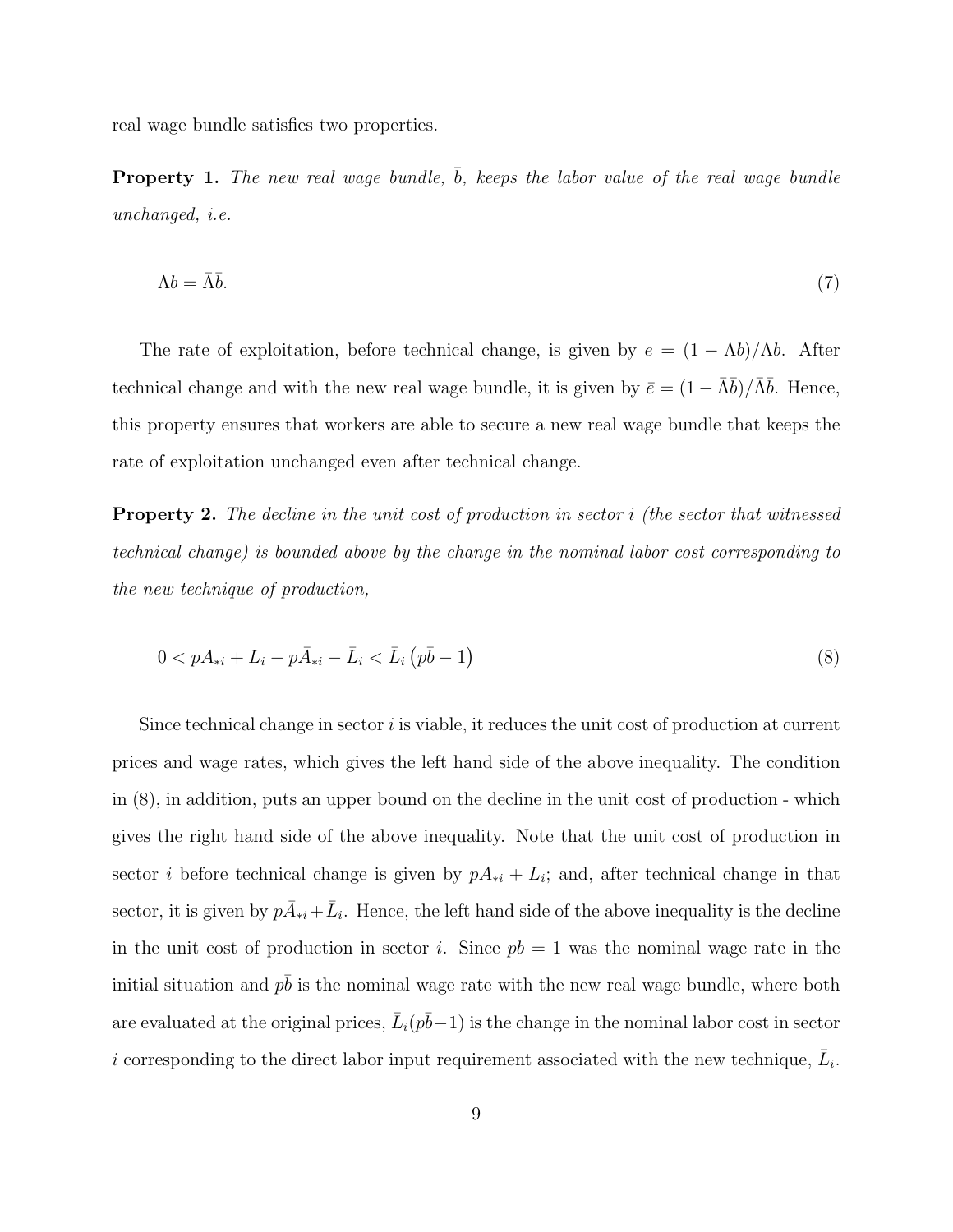This condition is reasonable because technical change involves the emergence and adoption of new techniques of production that are local perturbations of the existing techniques of production (Duménil and Lévy, 1995). Thus, while the amount of material and labor inputs required by the new technique is different from the old, the changes are not too large. The intuition of the change in cost corresponding to the new technique of production being not 'too large' is captured by the above condition for the bound on the cost reduction associated with the new technique of production.

# 3 Main Results

Our main result consists of two theorems. First, we show that if there exists some  $\bar{b} \geq 0$ that satisfies property 1 and 2, then viable technical change keeps the rate of exploitation constant even as the uniform rate of profit falls. Second, we show that under certain plausible conditions there always exists some  $\bar{b} \geq 0$  that satisfies properties 1 and 2. Hence, if class struggle leads to the emergence of such a real wage bundle then viable technical change will be accompanied by a fall in the uniform rate of profit.

**Theorem 1.** Let  $\bar{p}$  and  $\bar{\pi}$  denote the price of production vector and the uniform rate of profit with the technology  $\bar{A}, \bar{L}$  and a real wage bundle  $\bar{b}$ . If this  $\bar{b}$  satisfies property 1 and 2, then  $\bar{\pi} < \pi$ .

*Proof.* Since  $\bar{b}$  satisfies property 1, the rate of exploitation remains unchanged. An application of Dietzenbacher (1989, Theorem 5) shows that, since (6) and (8) hold, the uniform rate of profit declines.  $\Box$ 

The implication of this result is interesting. It shows that if a real wage bundle satisfying property 1 and 2 exists, then viable technical change can, at the same time, keep the rate of exploitation constant and also lead to a fall in the uniform rate of profit. Hence, this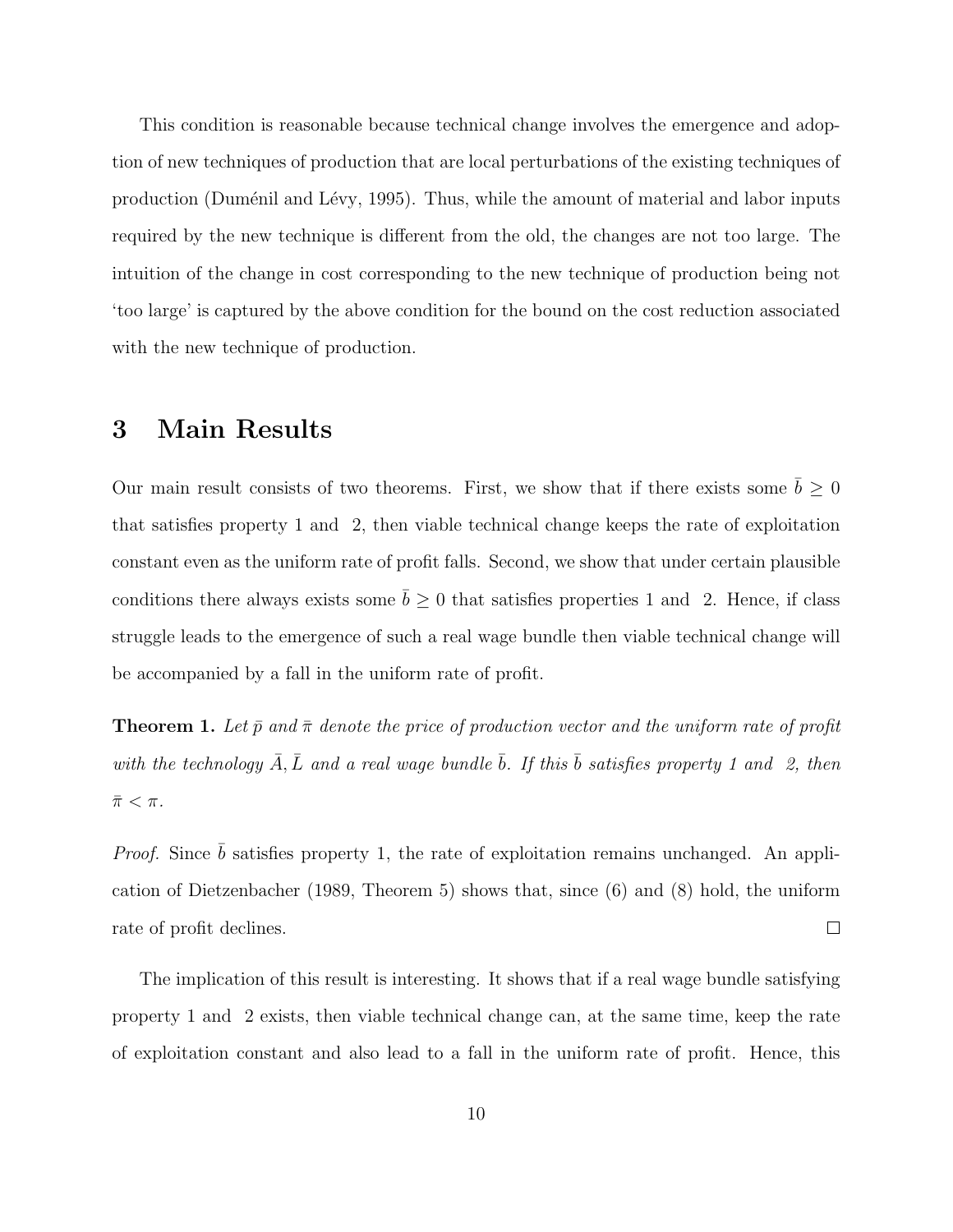shows that Marx's claim in Volume III of *Capital* can be sustained under certain conditions. Of course, to complete the argument, we must demonstrate that such a real wage bundle  $b$ exists, and that is what we show in the next result.

Theorem 2. Let e denote the rate of exploitation before technical change, *i.e.* 

$$
e = \frac{1 - \Lambda b}{\Lambda b},\tag{9}
$$

let p denote the initial price of production vector, and let g denote the decline in the cost of production in sector i (the sector which witnessed technical change) as a fraction of the labor cost corresponding to the new technique of production in that sector evaluated at the old wage rate,

$$
g = \frac{(pA_{*i} + L_i) - (p\bar{A}_{*i} + \bar{L}_i)}{\bar{L}_i}.
$$
\n(10)

Let  $\bar{\Lambda} = [\bar{\lambda}_i]$  denote the vector of labor values after technical change. If, for some  $j =$  $1, 2, \ldots, n,$ 

$$
\left(p_j/\tilde{\lambda}_j\right) > \left(1+e\right)\left(1+g\right) \tag{11}
$$

then there exists some  $\bar{b} \geq 0$  that satisfies property 1 and 2.

*Proof.* Consider the *n* dimensional space whose coordinate system is  $(\bar{b}_1, \ldots, \bar{b}_n)$ . Any point in this space is a candidate real wage bundle. We will only consider the nonnegative orthant of this space because negative elements in the real wage bundle are not meaningful.

Consider the hyperplane in this space given by the set of points P defined by

$$
P = \left\{ \bar{b} \ge 0 \quad | \quad p \cdot \bar{b} - \alpha = 0 \right\},\tag{12}
$$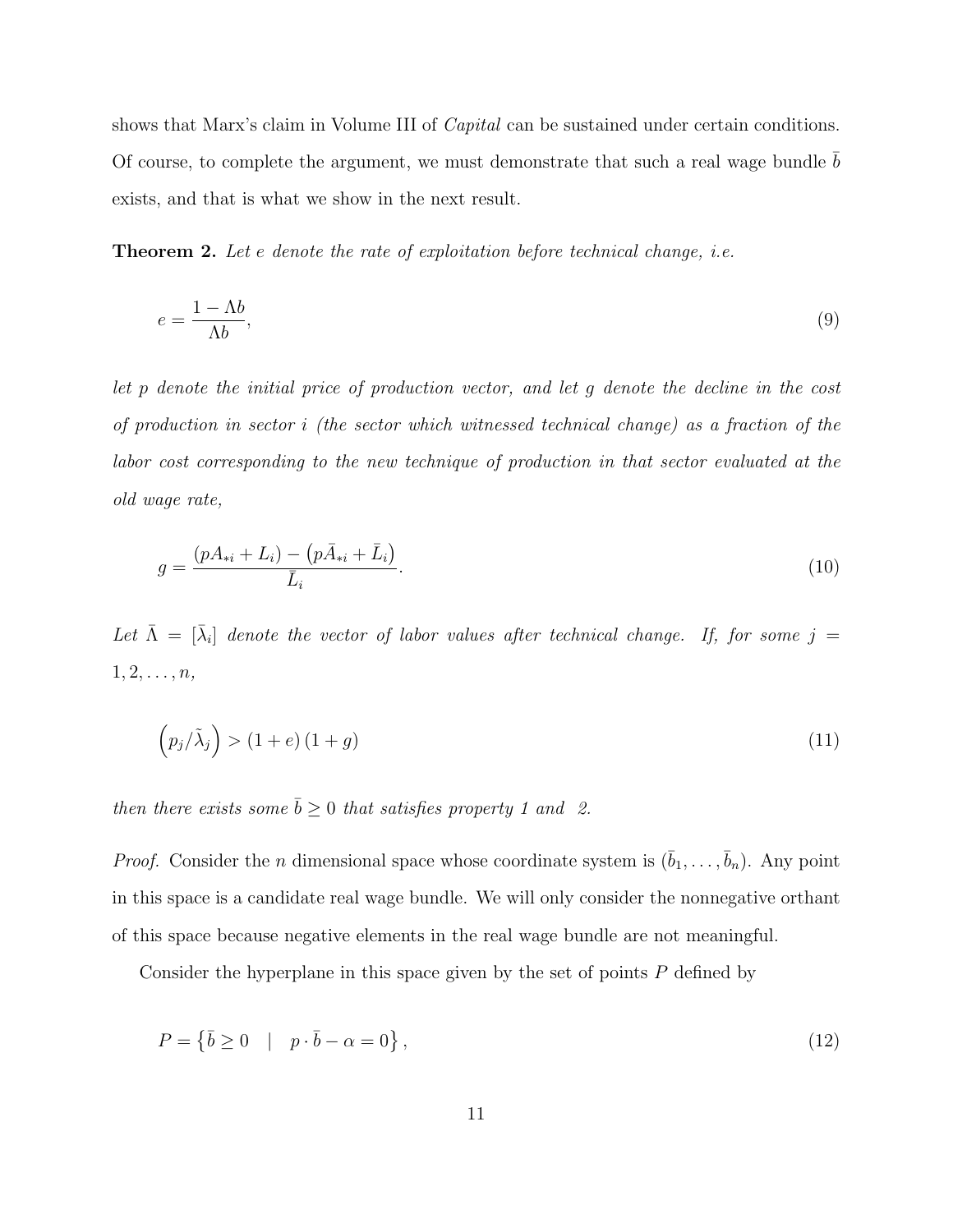where i denotes the sector in which technical change occurred, and

$$
\alpha = (pA_{*i} + L_i - p\bar{A}_{*i})/\bar{L}_i > 0,\tag{13}
$$

where the strict inequality in (13) comes from the fact that the numerator and denominator are both strictly positive. The numerator is strictly positive because the new technique of production is cost-reducing, and hence,  $pA_{*i} + L_i - p\overline{A}_{*i} > pA_{*i} + L_i - p\overline{A}_{*i} - \overline{L}_i > 0$ ; the denominator is positive because  $\bar{L}_i > 0$ . Note that, for  $j = 1, 2, ..., n$ , the hyperplane P intersects the coordinate axes at points of the form  $x_j e_j$ , where  $e_j$  is a *n*-vector with 1 as the j-th element and 0 as every other element, and  $x_j = \alpha/p_j > 0$ , where the strict inequality follows from (13) and  $p_j > 0$ . Thus, the hyperplane P intersects the coordinate axes at strictly positive points. The important point to note is that all points 'above' hyperplane, P, satisfies property 2, i.e. for such real wage bundles, the decline in the unit cost of production in sector  $i$  is bounded above by the change in labor cost corresponding to the new technique of production.

Now consider the hyperplane, in the same  $n$  dimensional space, given by the set of points V defined by

$$
V = \{ \bar{b} \ge 0 \quad | \quad \bar{\Lambda} \cdot \bar{b} - \beta = 0 \}, \tag{14}
$$

where

$$
\beta = \Lambda b > 0,\tag{15}
$$

where the strict inequality in (15) follows because  $\Lambda > 0$  and  $b \geq 0$ . Note that, for  $j =$  $1, 2, \ldots, n$ , this hyperplane intersects the coordinate axes at points of the form  $y_j e_j$  where,  $y_j = \beta/\bar{\lambda}_j > 0$ , where the strict inequality follows from (15) and  $\bar{\lambda}_j > 0$ . Thus, the hyperplane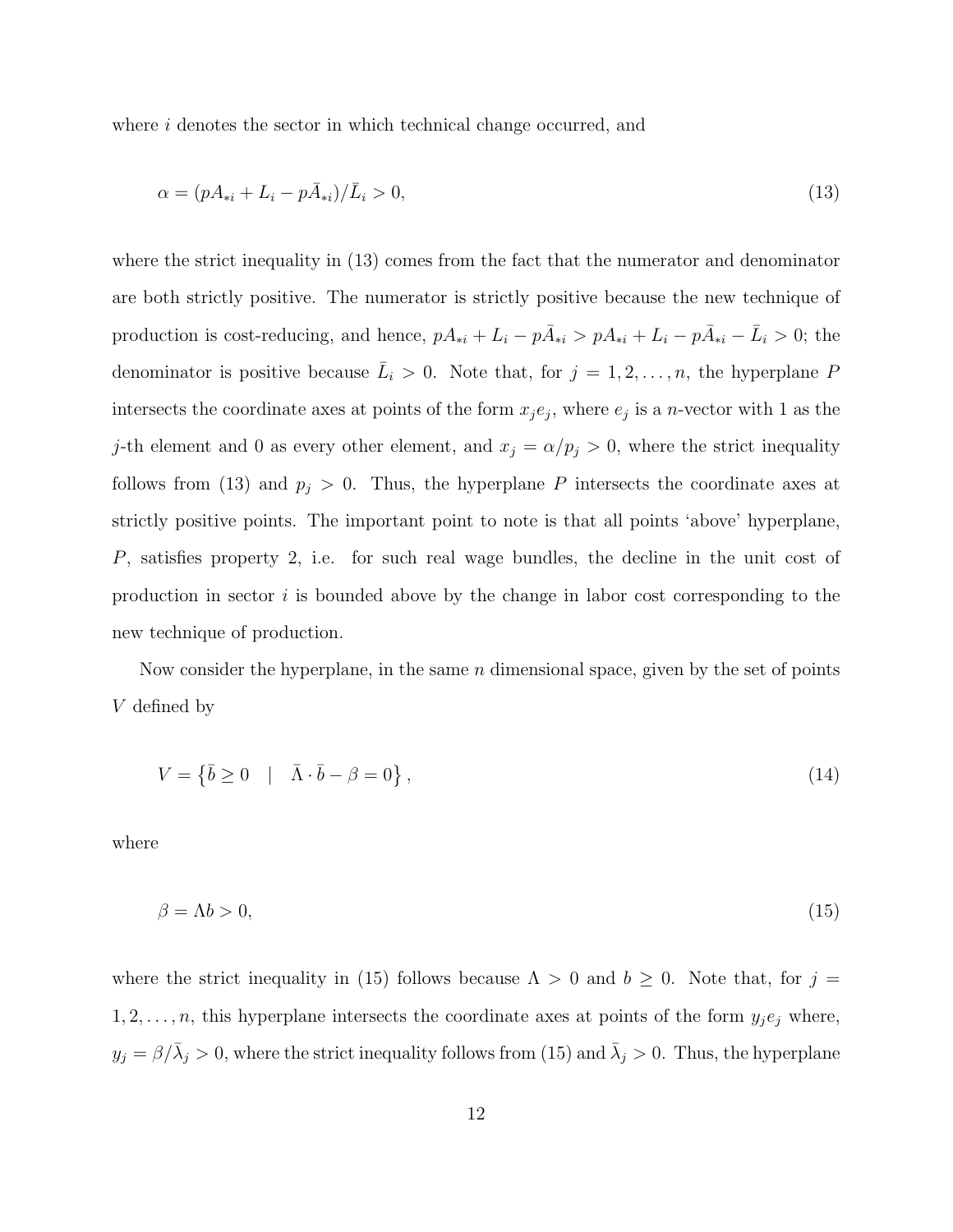V also intersects the coordinate axes at strictly positive points. For the hyperplane,  $V$ , the important point to note is that all points on this hyperplane satisfy property 1, i.e. such real wage bundles ensure that the rate of exploitation remains unchanged before and after technical change.

Using the assumption of the theorem, condition (11), we have, for at least one  $j =$  $1, 2, \ldots, n, (p_j/\bar{\lambda}_j) > (1+e)(1+g)$ . This shows, after a little algebraic manipulation, that  $\beta/\bar{\lambda}_j > \alpha/p_j$ . This means that some portion of the hyperplane, V, lies above the hyperplane, P, in the positive orthant, as shown in Figure 1a and 1b for a 3-dimensional setting. This provides us with an infinite number of points  $\bar{b} \ge 0$  for which property 1 and 2 will be satisfied. To show this more formally, we need to demonstrate that points on the hyperplane V that lie in the positive orthant and to the right of the intersection with hyperplane  $P$  are above the hyperplane P.

Let  $j = k$  for which (11) is satisfied, i.e.  $(p_k/\bar{\lambda}_k) > (1+e)(1+g)$ . Consider the hyperplane given by the set of points  $B_{k-1}$  defined by  $B_{k-1} = \{\bar{b} \ge 0 | \bar{b}_{k-1} = 0\}$ . Let x denote the point of intersection of P, V and  $B_{k-1}$ . Let y denote the point where the hyperplane V intersects the  $b_k$  coordinate axis, and let z denote the point where the hyperplane P intersects the  $b_k$  coordinate axis. Let u denote the unit vector given by  $u = (y - x)/||y - x||$ , and let v denote the unit vector given by  $v = (z - x)/\|z - x\|$ , where  $\|w\|$  denotes the Euclidean norm of the vector w. The vector  $(y - x)$  lies on the hyperplane V, and the vector  $(z - x)$  lies on the hyperplane  $P^4$ . Hence, the angle between u and v is the angle between p and  $\bar{\Lambda}$ , because the vector p is perpendicular to the hyperplane P and the vector  $\Lambda$  is perpendicular to hyperplane V (see Figure 1b).<sup>5</sup> Hence, if  $\theta$  denotes the angle between u and v, then  $\cos \theta = (p \cdot \bar{\Lambda}) / ||p|| ||\bar{\Lambda}|| > 0$ , where the strict inequality comes from the fact that both p and  $\overline{\Lambda}$  are strictly positive vectors.

<sup>&</sup>lt;sup>4</sup>In Figure 1b,  $x = OA, y = OC, z = OB$ . Hence,  $y - x = CA$  and  $z - x = BA$ .

<sup>&</sup>lt;sup>5</sup>Recall that the P is given by  $p \cdot \bar{b} = \alpha$ , and V is given by  $\bar{\Lambda} \cdot \bar{b} = \beta$ . This shows that the vector p is perpendicular to P and the vector  $\bar{\Lambda}$  is perpendicular to V.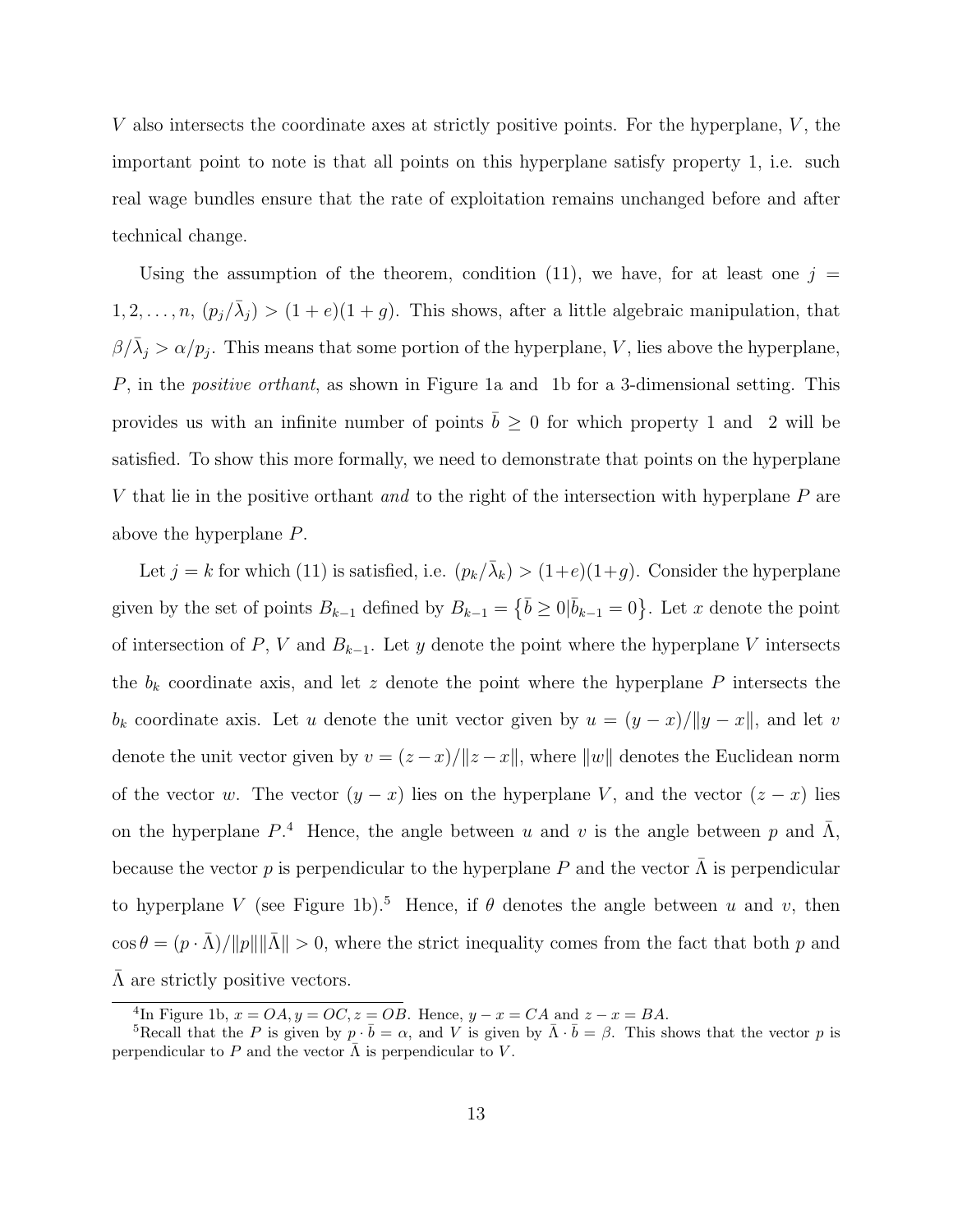



(a) The hyperplanes P (blue, extending outward on the  $b_1$  axis) and V (red, extending outward on the  $b_3$  axis).

(b) Projection of the hyperplanes P (blue) and V (red) onto the plane defined by  $b_2 =$ 0.

**Figure 1:** Intersecting hyperplanes given by equations (12) and (14) for the case  $n = 3$ .

Let  $0 < t < 1$ , and consider a point  $x_0 = x + tu$ , and note that  $x_0$  lies on V. We will show that  $x_0$  is 'above' P by showing that it lies on the other side of P, compared to the origin. When we plug in the zero vector (origin) in the equation for the hyperplane  $P$ , we get  $-\alpha < 0$ . When we plug in  $x_0$  into the equation for the same hyperplane P, we get  $p \cdot x + tp \cdot u$ . Since x lies on P, we have  $p \cdot x = \alpha > 0$ . Additionally,  $tp \cdot u = t||p|| \cos \theta > 0$ , because  $\cos \theta > 0$  (as we saw above). Hence,  $p \cdot x + tp \cdot u > 0$ . This shows that the point  $x_0$ is 'above' the hyperplane  $P$ , i.e. the origin and  $x_0$  are on *different* sides of the hyperplane P.  $\Box$ 

Discussion. The key condition in Theorem 2 is captured in (11). This instructs us to look at the ratio of the price of production before technical change and the labor value after technical change, sector by sector. If for any sector, this ratio is bounded below by the product  $(1+e)(1+g)$ , then the condition will be satisfied. When technical change is CU-LS, this condition is not restrictive, because  $p > \Lambda \geq \Lambda$ , i.e. the vector of prices of production before technical change is strictly larger than the vector of values after technical change.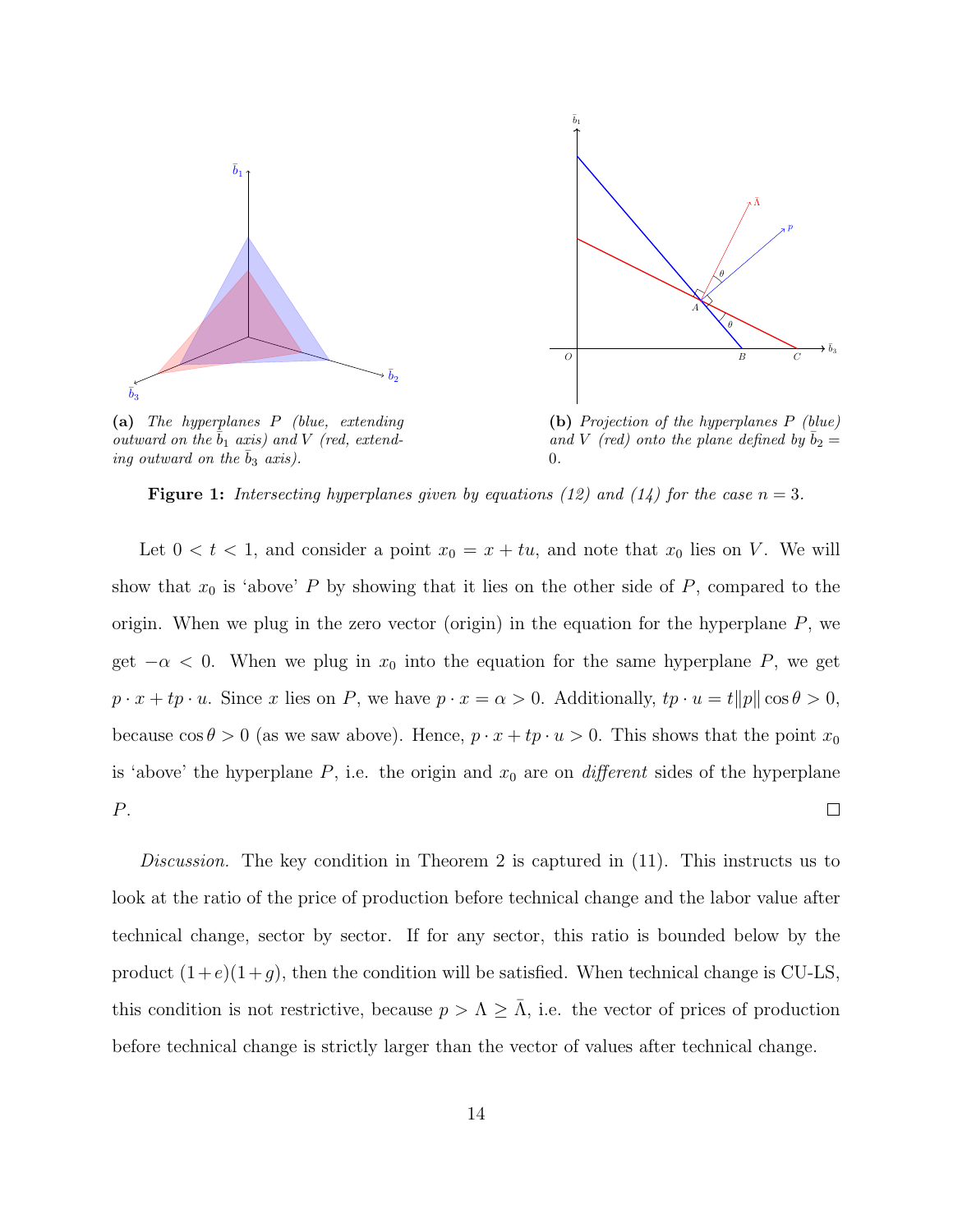To see the first inequality,  $p > \Lambda$ , note that, from (1), we have,  $p = (1 + \pi)L[I - (1 +$  $[\pi]A]^{-1} = (1+\pi)L \sum_{j=1}^{\infty} (1+\pi)^j A^j > (1+\pi)L \sum_{j=1}^{\infty} A^j = (1+\pi)L[I-A]^{-1} = (1+\pi)\Lambda > \Lambda,$ where we have used the facts that  $0 < \pi < R$  (where R is the maximal rate of profit, i.e. the rate of profit when the real wage bundle is the zero vector) and A is productive. As long as the real wage bundle,  $b \geq 0$ , has at least one strictly positive element, we have  $0 < \pi < R$ , where  $1 + R$  is the reciprocal of the maximal eigenvalue of A, and this ensures the validity of the infinite series matrix expansion of  $[I - (1 + \pi)A]^{-1}$ ; and, as long as A is productive, we have a valid infinite series matrix expansion for  $[I - A]^{-1}$ .<sup>6</sup> The second inequality,  $\Lambda \geq \overline{\Lambda}$ , follows from Roemer (1981, Theorem 4.9) because the technical change under consideration is CU-LS.

Given these inequalities, the condition in (11) is merely stating that the ratio of price of production (before technical change) and the labor value (after technical change) in at least one sector must not only by larger than unity, but be larger than the quantity appearing on the right hand side of (11). The intuition behind this condition is that, since CU-LS technical change reduces the labor value, we can increase the magnitude of commodities in the real wage bundle with relatively low labor value and yet keep the value of the wage bundle unchanged. But, if these commodities had relatively high prices in the original situation compared to their labor values after technical change, then the monetary cost of the real wage bundle increases to such an extent that it leads to a fall in the equilibrium rate of profit.

In the next section, we provide an example of a 3-sector economy where we can find an infinite number of such real wage bundles. But a caveat is necessary at this point. Our argument is not that class struggle will always discover a real wage bundle that satisfies property 1 and 2. Rather, we have demonstrated that such a real wage bundle does exist

<sup>&</sup>lt;sup>6</sup>Note, we have used the notation  $A^0 = I$ , the 0-th power of the matrix A is the identity matrix. For a discussion of this infinite series matrix expansion, see Pasinetti (1977, Appendix, pp. 266).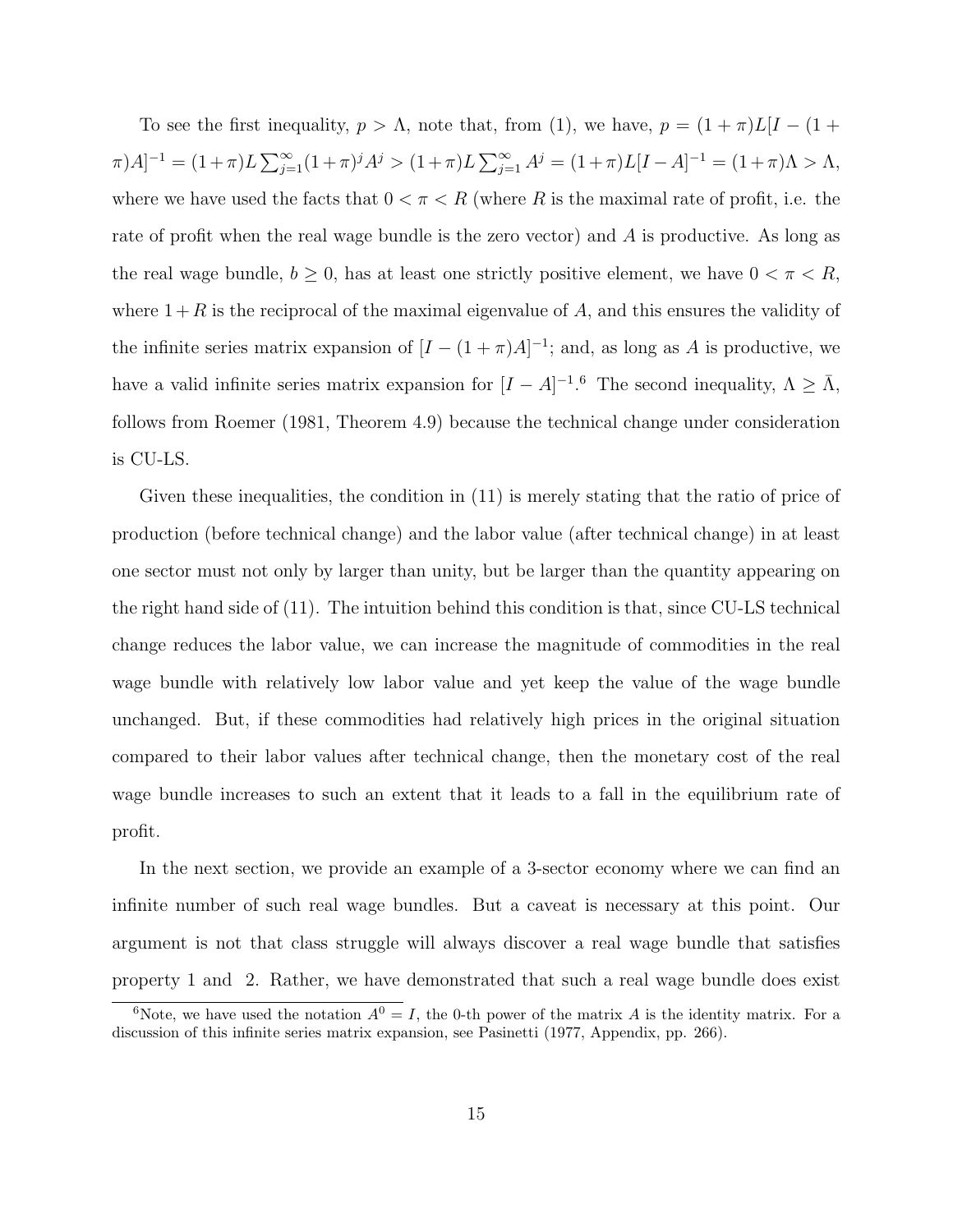and that it is not possible to rule it out without additional restrictions on technical change or class struggle. Hence, it is possible that such a real wage bundle will be discovered by class struggle. In that case, the equilibrium rate of profit will fall even when capitalists have adopted cost-reducing techniques of production.

# 4 An Example

Consider the example of a 3-sector economy discussed in Dietzenbacher (1989, pp. 39).<sup>7</sup>

### 4.1 Initial Situation

Let initial technology be given by

$$
A = \begin{bmatrix} 0.35 & 0.05 & 0.25 \\ 0.15 & 0.45 & 0.05 \\ 0.15 & 0.15 & 0.35 \end{bmatrix}
$$

and

$$
L = \begin{bmatrix} 0.15 & 0.15 & 0.15 \end{bmatrix}.
$$

Let the initial real wage bundle be given by

$$
b = \begin{bmatrix} 1/3 \\ 1/3 \\ 1/3 \end{bmatrix}.
$$

For this configuration of technology and real wage bundle, we can calculate the uniform

<sup>7</sup>R code to implement this example is given in the Appendix.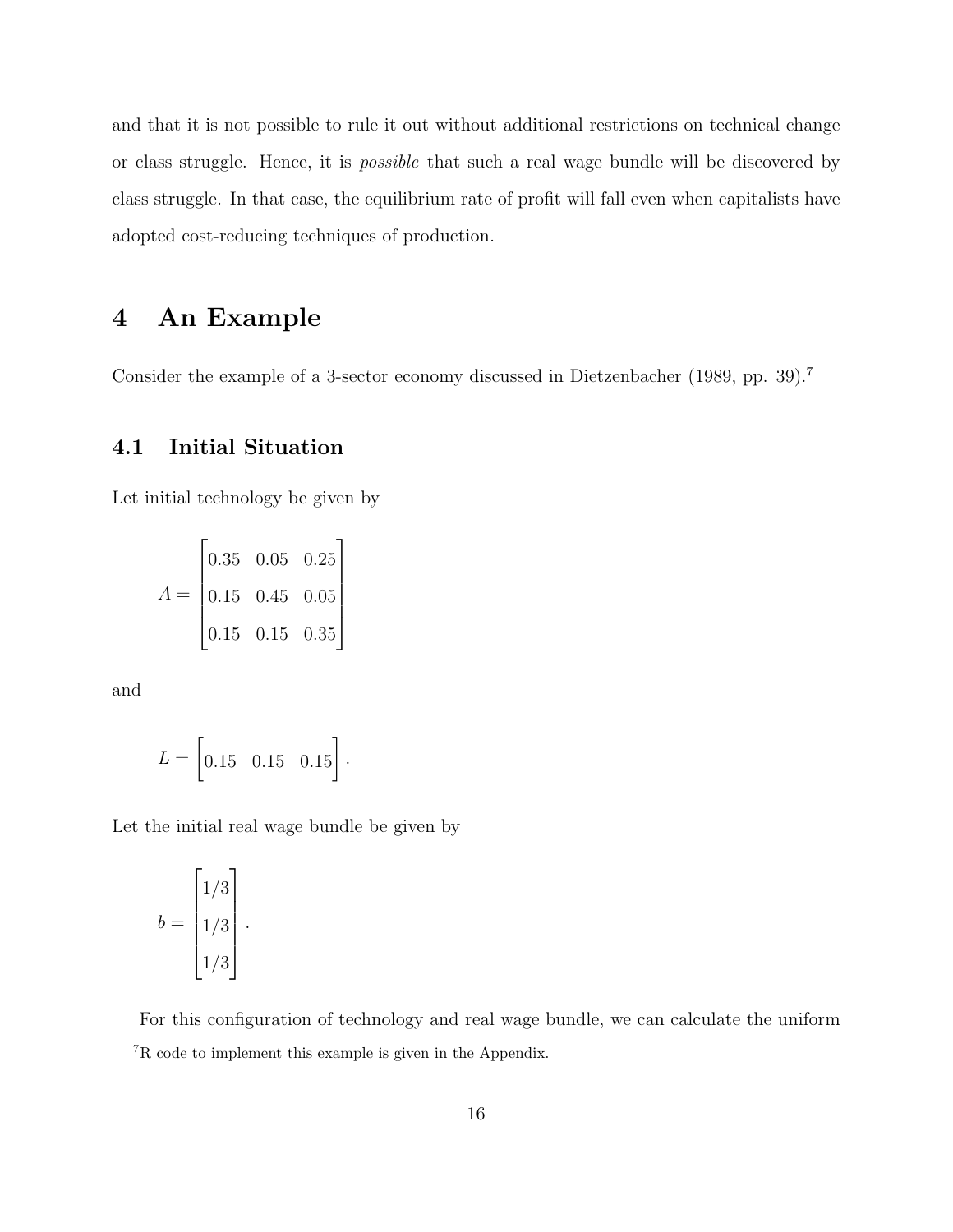rate of profit,  $\pi = 0.25$ , and the price of production vector as

$$
p = \begin{bmatrix} 1 & 1 & 1 \end{bmatrix}.
$$

The vector of values is given by

$$
\Lambda = \begin{bmatrix} 0.4285714 & 0.4285714 & 0.4285714 \end{bmatrix}.
$$

### 4.2 CU-LS, Viable Technical Change

A CU-LS, viable technical change takes place in sector 3. The new technology is given by

$$
\bar{A} = \begin{bmatrix} 0.35 & 0.05 & 0.27 \\ 0.15 & 0.45 & 0.07 \\ 0.15 & 0.15 & 0.37 \end{bmatrix}
$$

and

$$
\bar{L} = \left[0.15 \quad 0.15 \quad 0.08\right].
$$

Note that the new technology is

- CUS-LS: because the third column of  $\overline{A}$  is, element by element, greater than the third column of A, and
- viable: because the cost of production in sector 3 falls from 0.80 to 0.79 (using the price vector computed above and using the normalisation that the nominal wage rate is 1).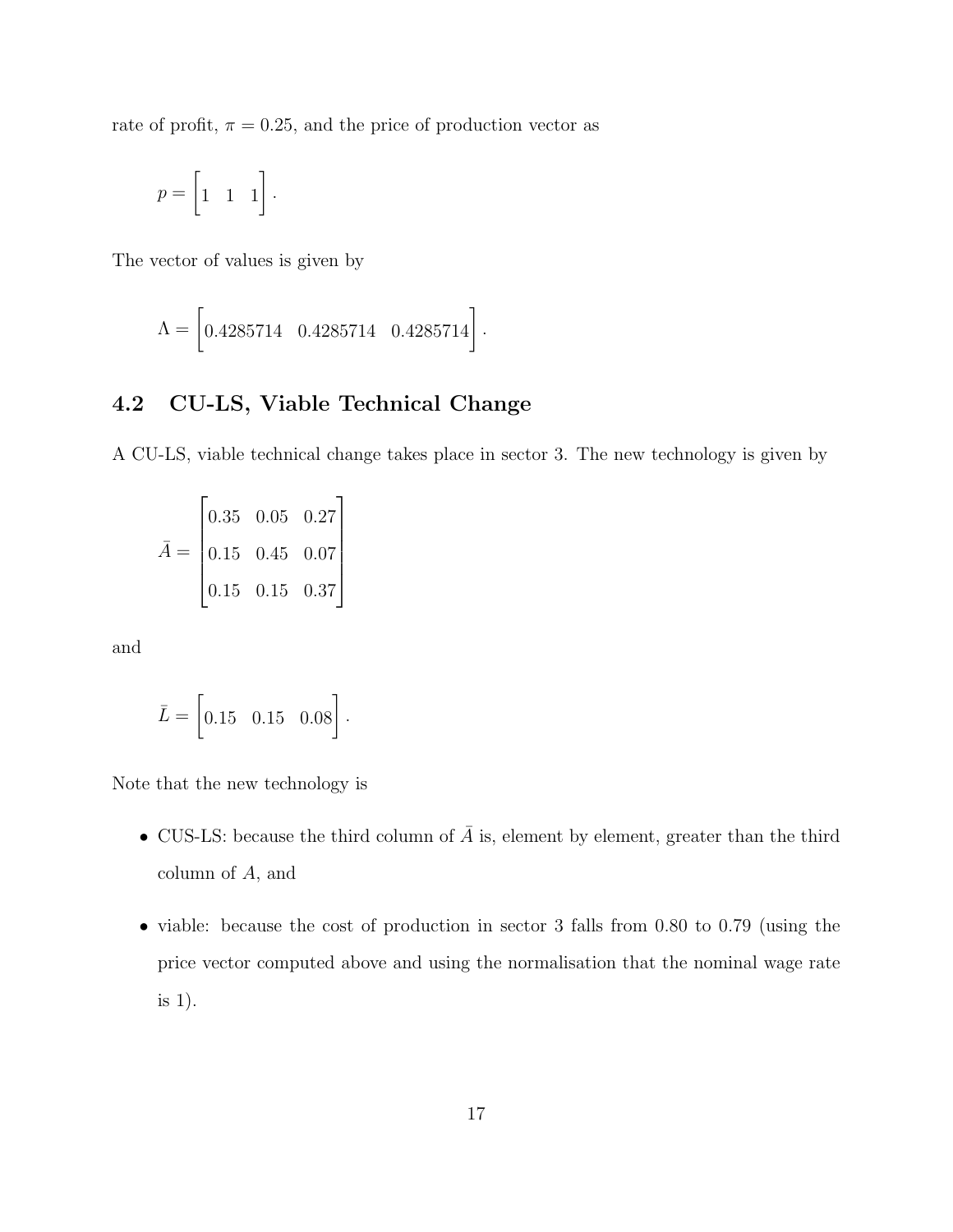Hence, a capitalist producer will adopt this new technology. With this new technology, the new vector of value is given by

$$
\bar{\Lambda} = \begin{bmatrix} 0.4034091 & 0.4034091 & 0.344697 \end{bmatrix}.
$$

#### 4.3 Class Struggle and a New Real Wage Bundle

Suppose class struggle leads to the emergence of a new real wage bundle given by

$$
\bar{b} = \begin{bmatrix} \bar{b}_1 \\ \bar{b}_2 \\ \bar{b}_3 \end{bmatrix}.
$$

We need to ensure that the new real wage vector  $\bar{b} \geq 0$  is more expensive than the original real wage bundle

$$
p_1\tilde{b}_1 + p_2\bar{b}_2 + p_3\bar{b}_3 > 1 = pb,\tag{16}
$$

and that the decline in the unit cost of production in bounded above by the change in the nominal labor cost associated with the new technique of production,

$$
pA_{*3} + L_i < p\bar{A}_{*3} + (p_1\bar{b}_1 + p_2\bar{b}_2 + p_3\bar{b}_3)\bar{L}_3,\tag{17}
$$

where  $A_{*3}$  and  $\overline{A}_{*3}$  denote the third column of A and  $\overline{A}$ , respectively, and, finally, that the labor value of the real wage bundle remains unchanged,

$$
\bar{\lambda}_1 \bar{b}_1 + \bar{\lambda}_2 \bar{b}_2 + \bar{\lambda}_3 \bar{b}_3 = \Lambda b,\tag{18}
$$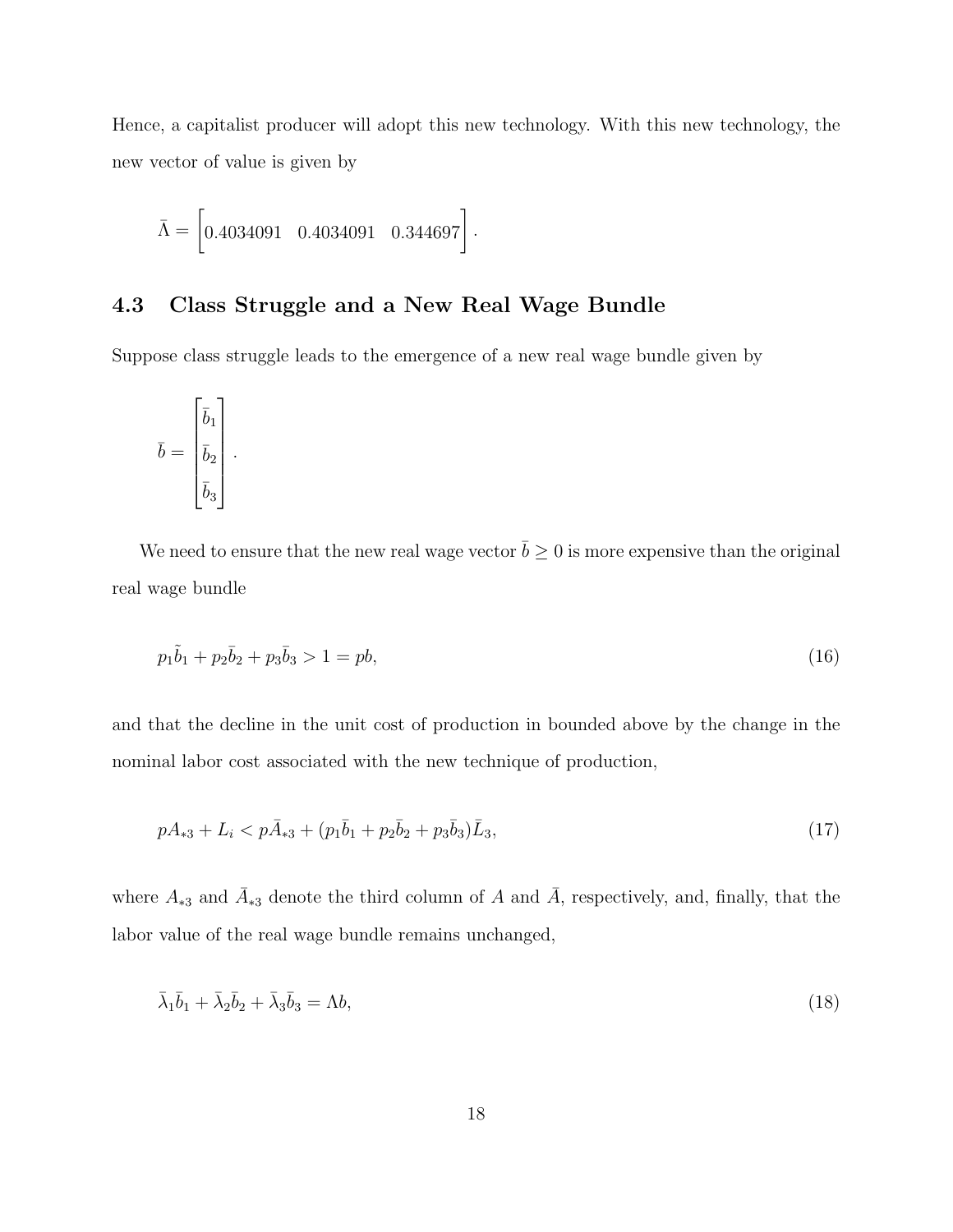which ensures that the rate of exploitation remains constant.

Since the new technique of production reduces the unit cost of production in sector 3, we have  $(pA_{*3} + L_i - p\overline{A}_{*3})/\overline{L}_3 > 1$ . Hence, the above three conditions can be reduced to two conditions:

$$
p_1\bar{b}_1 + p_2\bar{b}_2 + p_3\bar{b}_3 > (pA_{*3} + L_i - p\bar{A}_{*3})/\bar{L}_3,
$$
\n
$$
(19)
$$

$$
\bar{\lambda}_1 \bar{b}_1 + \bar{\lambda}_2 \bar{b}_2 + \bar{\lambda}_3 \bar{b}_3 = \Lambda b. \tag{20}
$$

Since  $(pA_{*3} + L_i - p\overline{A}_{*3})/\overline{L}_3 = 1.125$ , and using the vector of old price of production, the vector of old and new labor values, we have the following two equations:

$$
1 * \bar{b}_1 + 1 * \bar{b}_2 + 1 * \bar{b}_3 > 1.125,\tag{21}
$$

$$
0.4034\bar{b}_1 + 0.4034\bar{b}_2 + 0.3447\bar{b}_3 = 0.4286. \tag{22}
$$

The condition in (21) is satisfied by all points in the positive orthant of the 3-dimensional space with coordinates  $(\bar{b}_1, \bar{b}_2, \bar{b}_3)$  that lie above the hyperplane  $\bar{b}_1 + \bar{b}_2 + \bar{b}_3 = 1.125$ . This hyperplane intersects each of the three axes at 1.125. The condition is (22) is satisfied by all points in 3-dimensional space with coordinates  $(\bar{b}_1, \bar{b}_2, \bar{b}_3)$  that lie on the hyperplane given by (22). This hyperplane intersects the  $b_3$  axis at  $1.24 = 0.4286/0.3447$ , which is larger than 1.125. Hence, the hyperplane given by  $\bar{b}_1 + \bar{b}_2 + \bar{b}_3 = 1.125$  and the hyperplane given by  $0.4034\bar{b}_1+0.4034\bar{b}_2+0.3447\bar{b}_3 = 0.4286$  will intersect in the positive orthant. Thus, there are an infinite number of points that lie on the hyperplane given by (22) and that also satisfy (21).

To choose one *particular* real wage bundle,  $\bar{b} \geq 0$ , that satisfies (21) and (22), let us select some  $\bar{b}_3$  so that  $1.125 < \bar{b}_3 < 1.24$ . To be specific, let us choose  $\bar{b}_3 = 1.15$ . Let us also impose the condition  $\bar{b}_1 = \bar{b}_2$ . Hence, using (22), we get  $\bar{b}_1 = (0.4286 - 1.15 * 0.3447)/0.8068$ .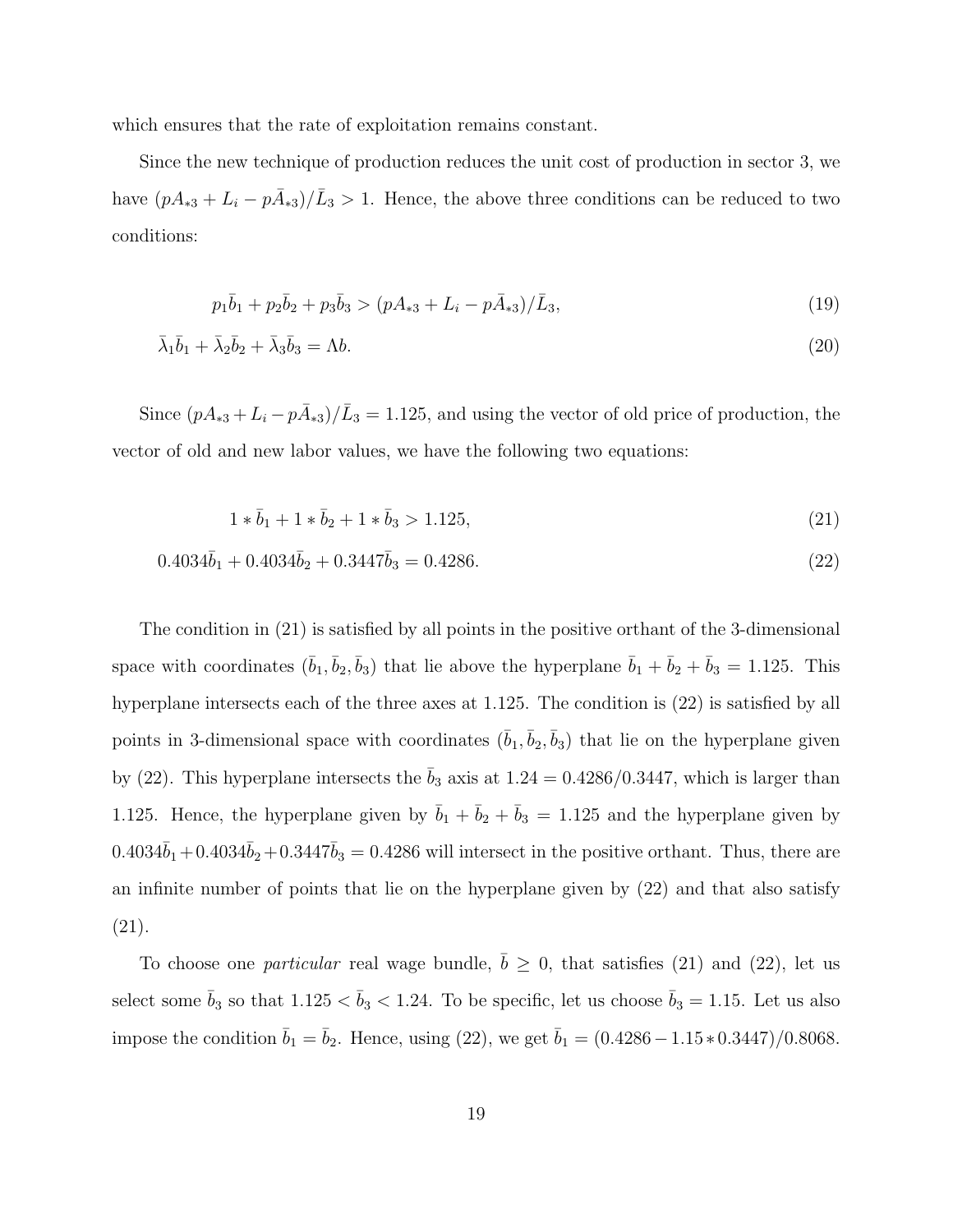Hence,  $\bar{b}_1 = 0.0399$ . Hence, the new real wage bundle is given by

$$
\bar{b} = \begin{bmatrix} 0.0399 \\ 0.0399 \\ 1.1500 \end{bmatrix}.
$$

Using this real wage bundle, we see that  $\Lambda b = \overline{\Lambda} \overline{b} = 0.4285714$  and the new uniform rate of profit is  $\bar{\pi} = 0.2163382 < 0.25 = \pi$ .

# 5 Conclusion

Technical change is a characteristic feature of capitalist economies. Since the profit rate is one of the clearest indicators of the health of a capitalist economy, seen from the perspective of capital, it is of great interest to investigate the effect of technical change on the rate of profit. In Volume III of Capital, Marx had argued that technical change will impart a falling tendency to the rate of profit when the rate of exploitation remains constant. In this paper, we have demonstrated that this result *can* obtain in a multisector economy. To be more concrete, we have demonstrated that there are real wage bundles which keep the rate of exploitation constant and lead to a fall in the new equilibrium rate of profit.

The picture of technical change that Marx gave us in the volumes of *Capital* remains extremely relevant. Competitive pressures force capitalists to search for new cost-reducing techniques of production. The innovator capitalist who manages to adopt such a technique is able to make super-normal profits. That creates the incentive for capitalists to constantly look for and adopt, when found, cost-reducing techniques of production. The adoption of the new technique by the innovator disrupts the prevailing equilibrium. This is because the economy is interconnected in complex ways. The output of the innovator capitalist is used as inputs in other industries; the innovator's demand for the output of other industries also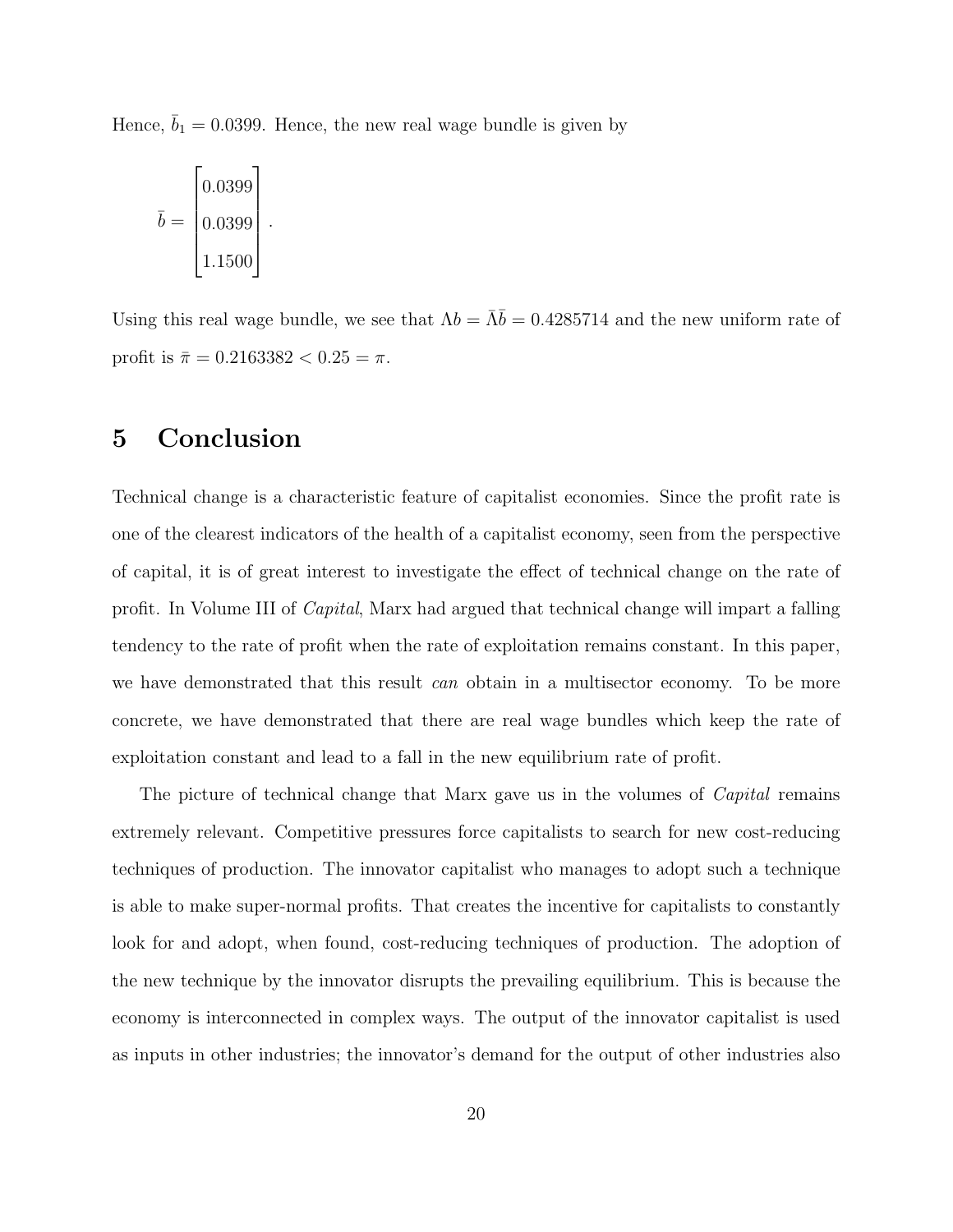change because of the technical change. When all these changes have played themselves out, a new equilibrium profit rate and a new set of prices of production emerge.

Okishio (1961) had shown that the new equilibrium rate of profit would be higher than the one that prevailed before technical change if the real wage rate remains unchanged. In this paper, we have shown that if the rate of exploitation remains unchanged, which will imply that the real wage rate has to increase, the rate of profit can fall after cost-reducing technical change of the type analysed by Okishio (1961), as long as the reduction in cost is bounded above by the change in the nominal labor cost associated with the new technique of production. The constancy of the rate of exploitation is one way to capture the balance of class forces. Hence, the result in this paper shows that if the balance of class forces manages to keep the division between paid and unpaid labour time unchanged, cost-reducing technical change can lead to a fall in the rate of profit - if the cost reduction from technical change is not too large. In such cases, individually rational decisions by capitalist producers might harm the collective interest of the capitalist class. This is just one pathology of a competitive, capitalist economy.

## References

- Basu, D. (2021). The Logic of Capital: An Introduction to Marxist Economic Theory. Cambridge University Press, Cambridge, UK.
- Bowles, S. (1981). Technical change and the profit rate: A simple proof of the okishio theorem. Cambridge Journal of Economics, 5:183–186.
- Chen, W. (2019). Technical change, income distribution, and profitability in multisector linear economies. UMass Amherst Economics Working Papers. 273.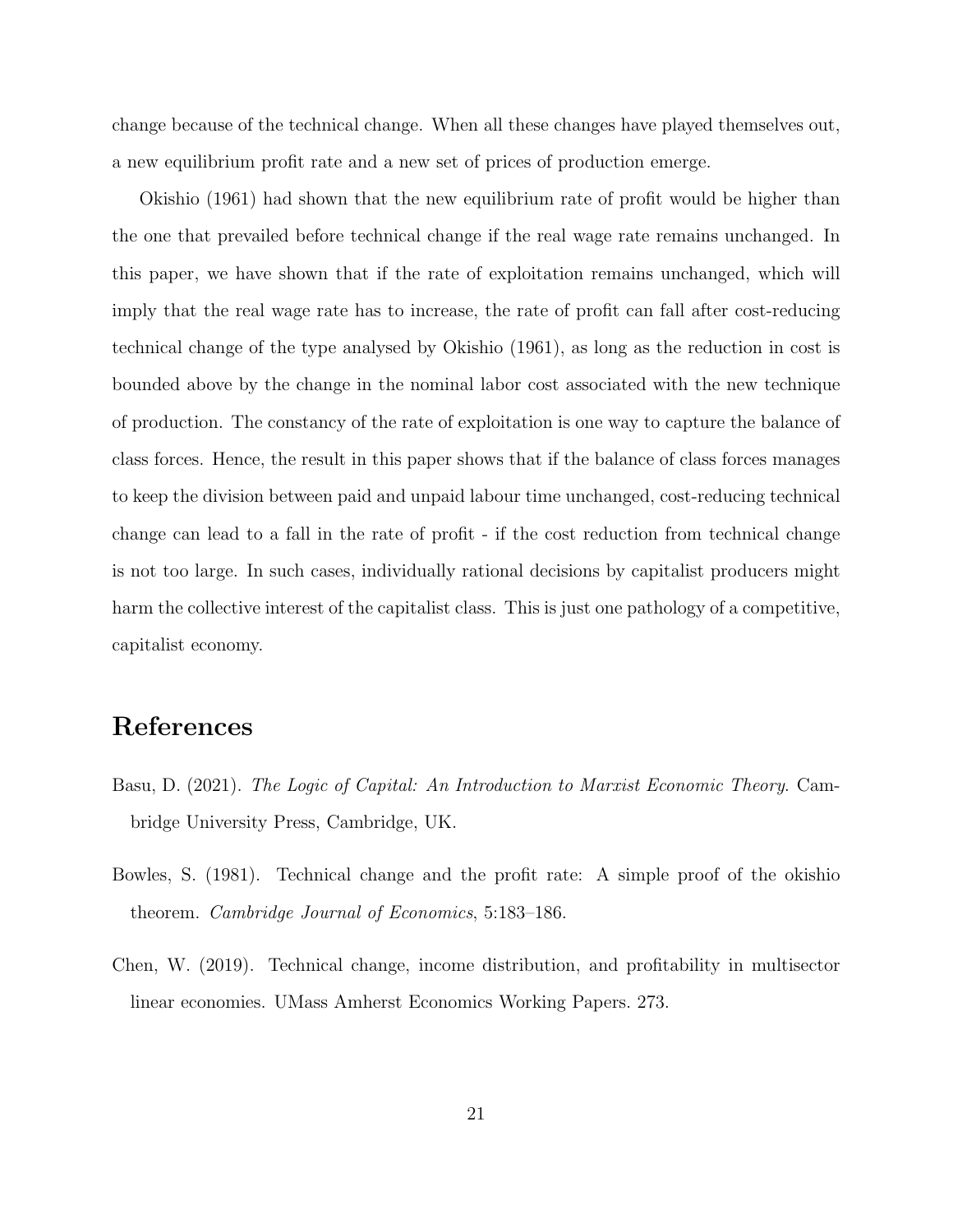- Dietzenbacher, E. (1989). The implications of technical change in a Marxian framework. Journal of Economics, 50(1):35–46.
- Duménil, G. and Lévy, D. (1995). A stochastic model of technical change: An application to the us economy  $(1869-1989)$ . *Metroeconomica*,  $46(3):213-245$ .
- Foley, D. K. (1982). The value of money, the value of labour power and the Marxian transformation problem. Review of Radical Politics Economics, 14(2):37–47.
- Foley, D. K. (1986). Understanding Capital: Marx's Economic Theory. Harvard University Press, Cambridge, MA.
- Foley, D. K., Michl, T. R., and Tavani, D. (2019). Growth and Distribution. Harvard University Press, second edition.
- Laibman, D. (1982). Technical change, the real wage rate and the rate of exploitation: The falling rate of profit reconsidered. Review of Radical Political Economics, 14(2):95–105.
- Laibman, D. (1992). *Value, Technical Change and Crisis: Explorations in Marxist Economic* Theory. M. E. Sharpe, Inc., Armonk, NY.
- Liang, J. (2021). The falling rate of profit under constant rate of exploitation: A generalization. Review of Radical Political Economics, 53(3):501–510.
- Marx, K. (1993). Capital: A Critique of Political Economy, Volume III. Penguin. (First published in 1894).
- Mohun, S. (2004). The labour theory of value as foundation for empirical investigations. Metroeconomica, 55(1):65–95.
- Okishio, N. (1961). Technical changes and the rate of profit. Kobe University Economic Review, 7:85–99.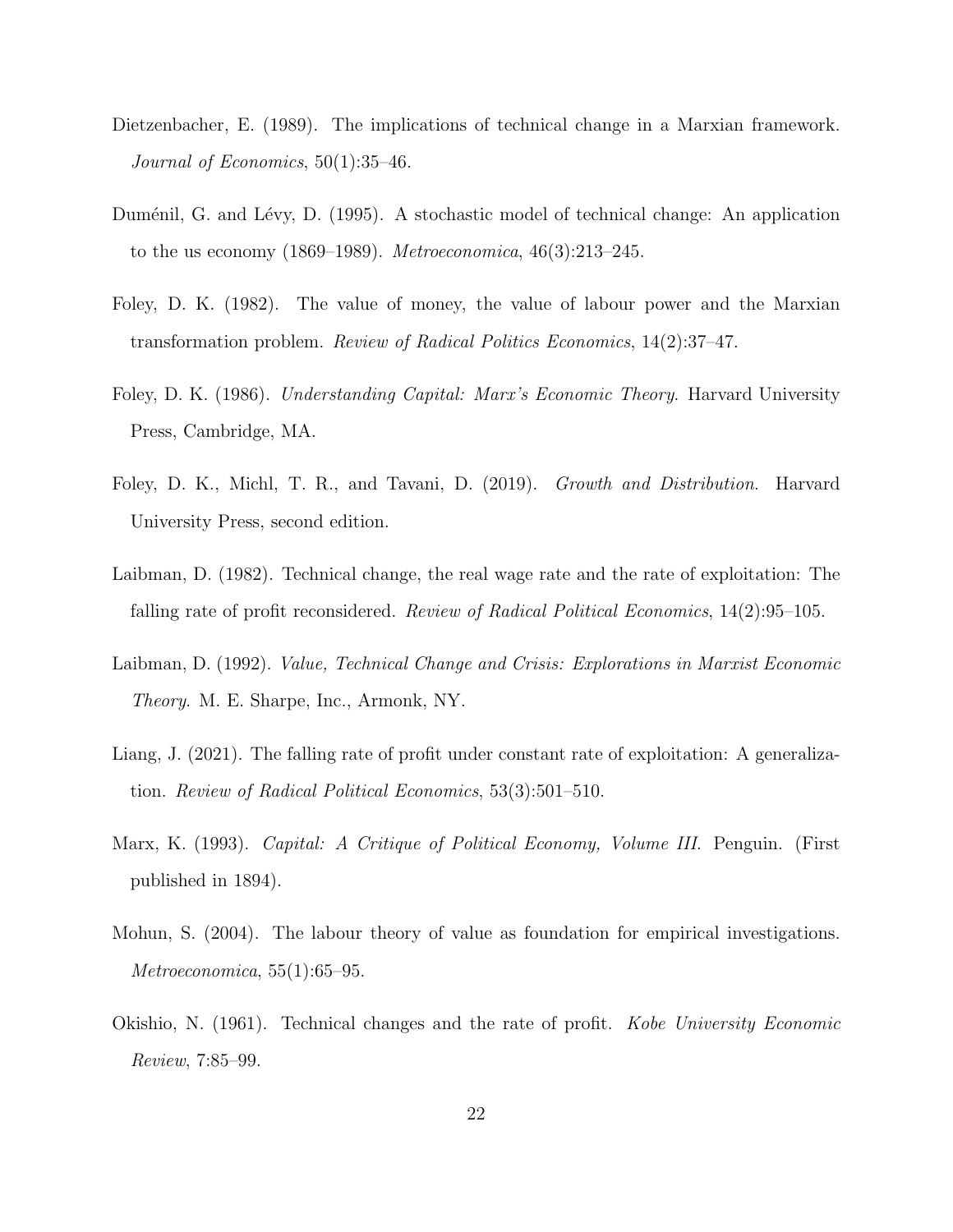- Okishio, N. (2000). Competition and production prices. Cambridge Journal of Economics, 25:493–501.
- Pasinetti, L. L. (1977). Lectures on the Theory of Production. Columbia University Press, New York, NY.
- Roemer, J. E. (1977). Technical change and the "tendency of the rate of profit to fall". Journal of Economic Theory, 16:403–424.
- Roemer, J. E. (1981). Analytical Foundations of Marxian Economic Theory. Cambridge University Press.

# Appendix A R Code for the Example

```
> # Input-output data
> A <- matrix(c(0.35,0.05,0.25,
+ 0.15, 0.45, 0.05,
+ 0.15, 0.15, 0.35),
+ byrow = TRUE, ncol = 3, nrow = 3)
>
> # See A matrix
> A
[,1] [,2] [,3][1,] 0.35 0.05 0.25
[2,] 0.15 0.45 0.05
[3,] 0.15 0.15 0.35
>
> # Direct labor input
```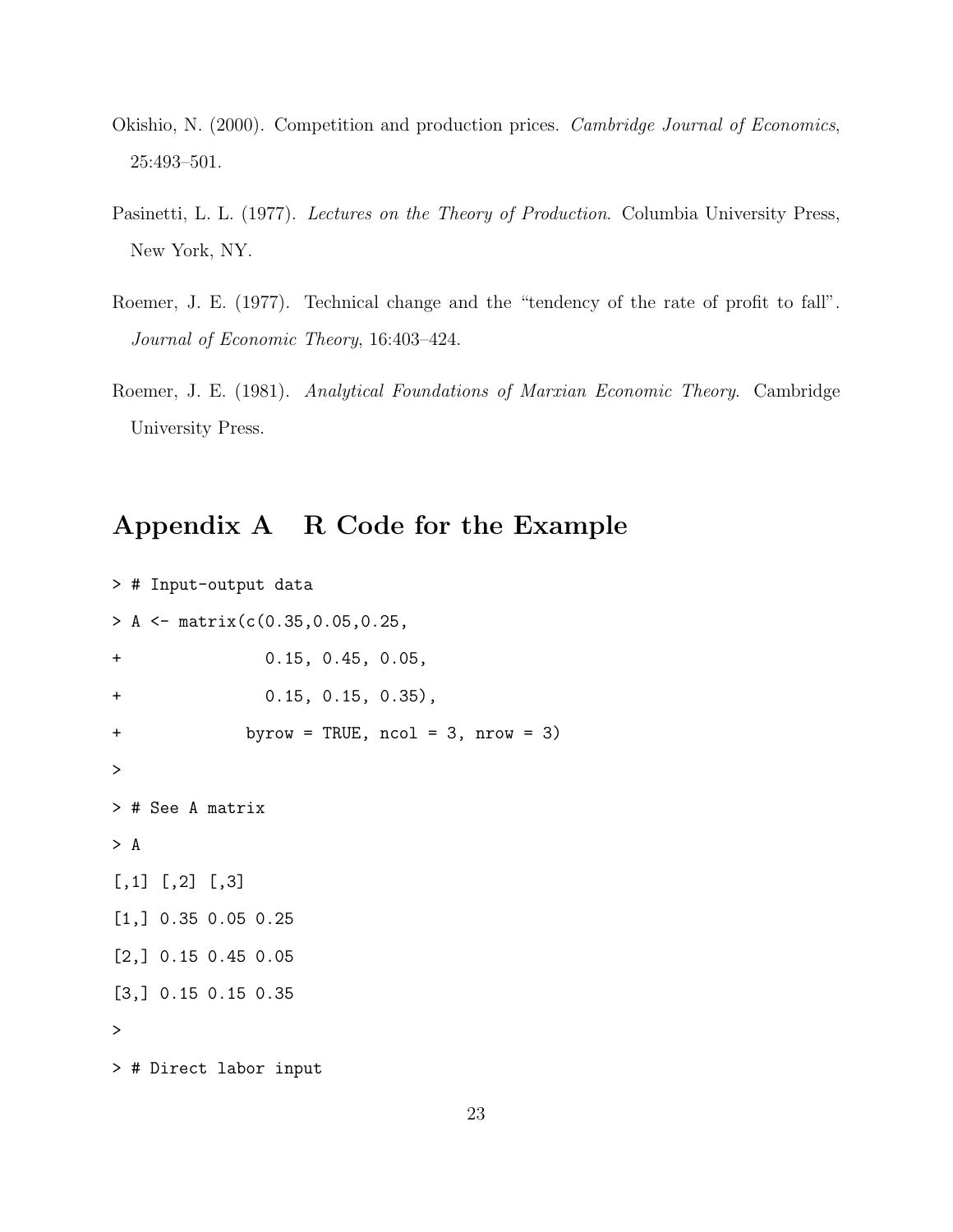```
> l <- matrix(c(0.15,0.15,0.15),ncol=3)
\geq> # See l vector
> l
[,1] [,2] [,3][1,] 0.15 0.15 0.15
\geq> # Real wage bundle
> b <- matrix(c(1/3,1/3,1/3),ncol = 1)\geq> # See real wage bundle
> b
[,1]
[1,] 0.3333333
[2,] 0.3333333
[3,] 0.3333333
\geq> # Augmented input matrix
> M \leftarrow A + b \% * \% 1>
> # See M matrix
> M
[,1] [,2] [,3]
[1,] 0.4 0.1 0.3
[2,] 0.2 0.5 0.1
[3,] 0.2 0.2 0.4
```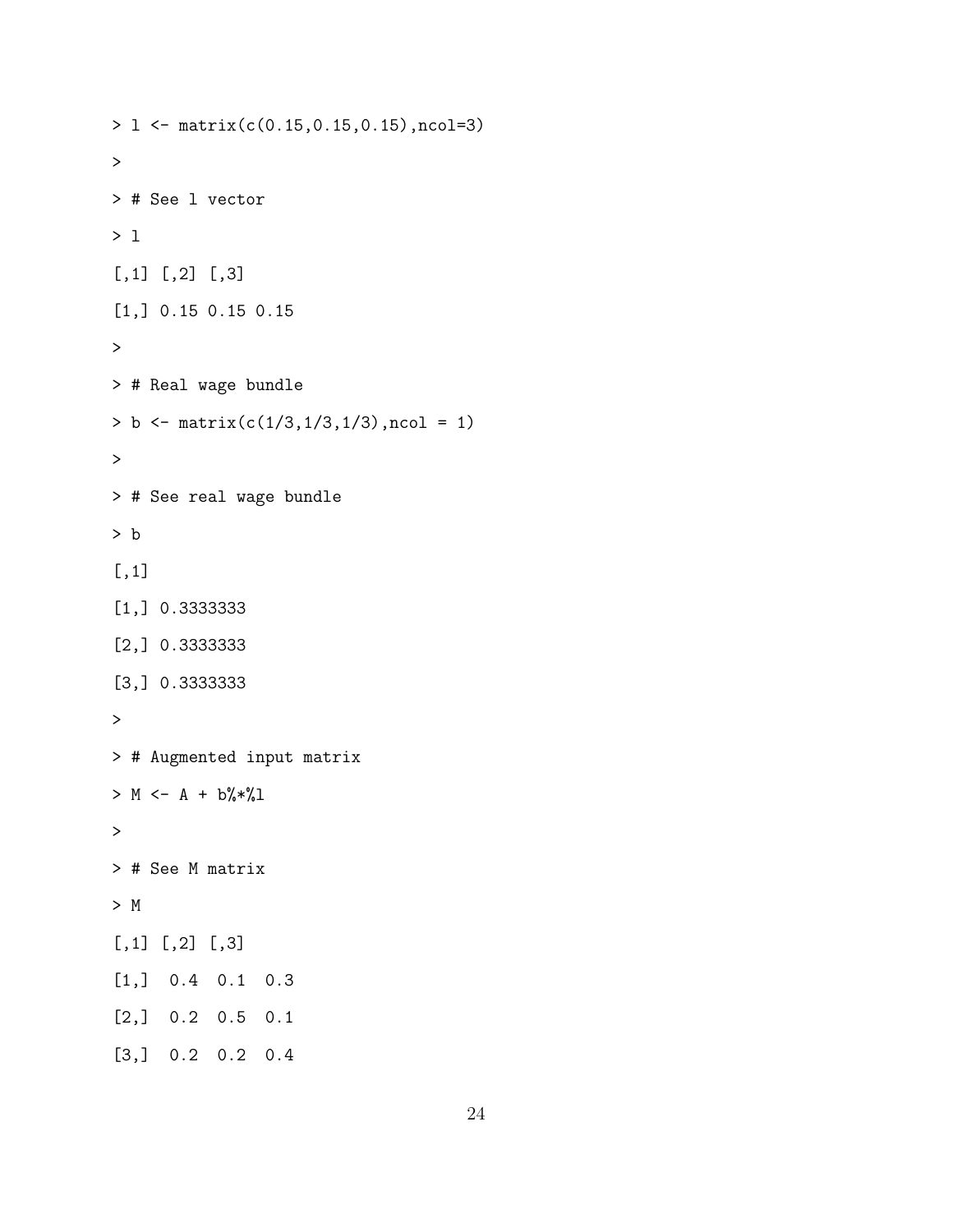```
> # Compute uniform rate of profit
> r <- (1/(max(Mod(eigen(M)$values))))-1
>
> # See r
> r
[1] 0.25
\geq> # Compute price of production vector
> D \le - \text{diag}(3) - (1+r)*A> p <- (1+r)*1%solve(D)\geq> # See price of production vector
> p
[,1] [,2] [,3][1,] 1 1 1
\geq> # Compute vector of labor value
> B \leftarrow diag(3) - A> v \leftarrow 1 %*% solve(B)
\geq> # See value vector
> v
[,1] [,2] [,3]
[1,] 0.4285714 0.4285714 0.4285714
>
```
>

```
25
```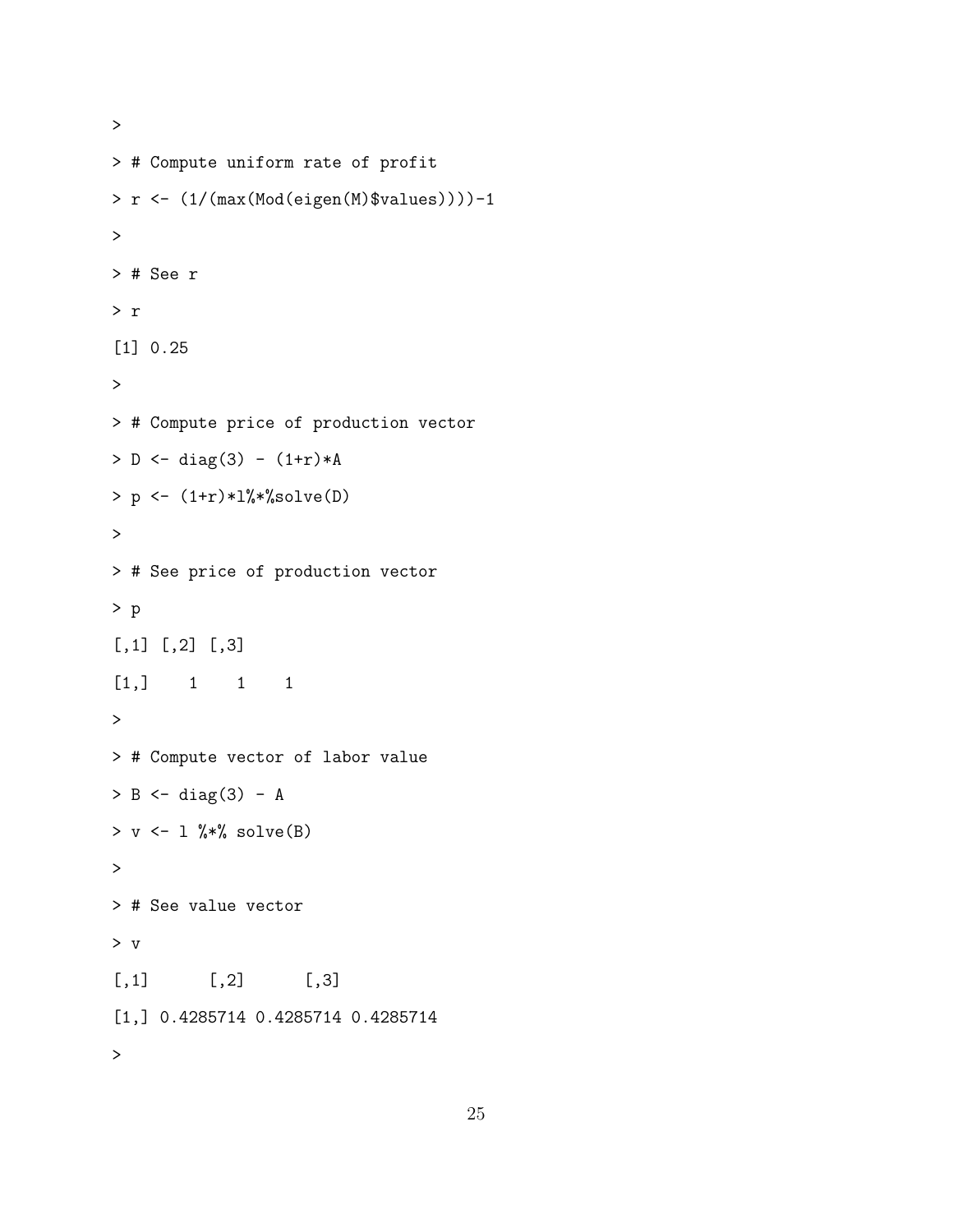```
> # Compute value of real wage bundle
> c2 < -v\%*\%b>
> # See value of real wage bundle
> c2
[,1]
[1,] 0.4285714
\geq> # -------- CU-LS technical change in sector 3
>
> # New input-output vector
> A_new <- matrix(c(0.35,0.05,0.27,
+ 0.15, 0.45, 0.07,
+ 0.15, 0.15, 0.37),
+ byrow = TRUE, ncol = 3, nrow = 3)
>
> # See new input-output vector
> A_new
[,1] [,2] [,3][1,] 0.35 0.05 0.27
[2,] 0.15 0.45 0.07
[3,] 0.15 0.15 0.37
>
> # New labor input vector
> l_new <- matrix(c(0.15,0.15,0.08),ncol=3)
>
```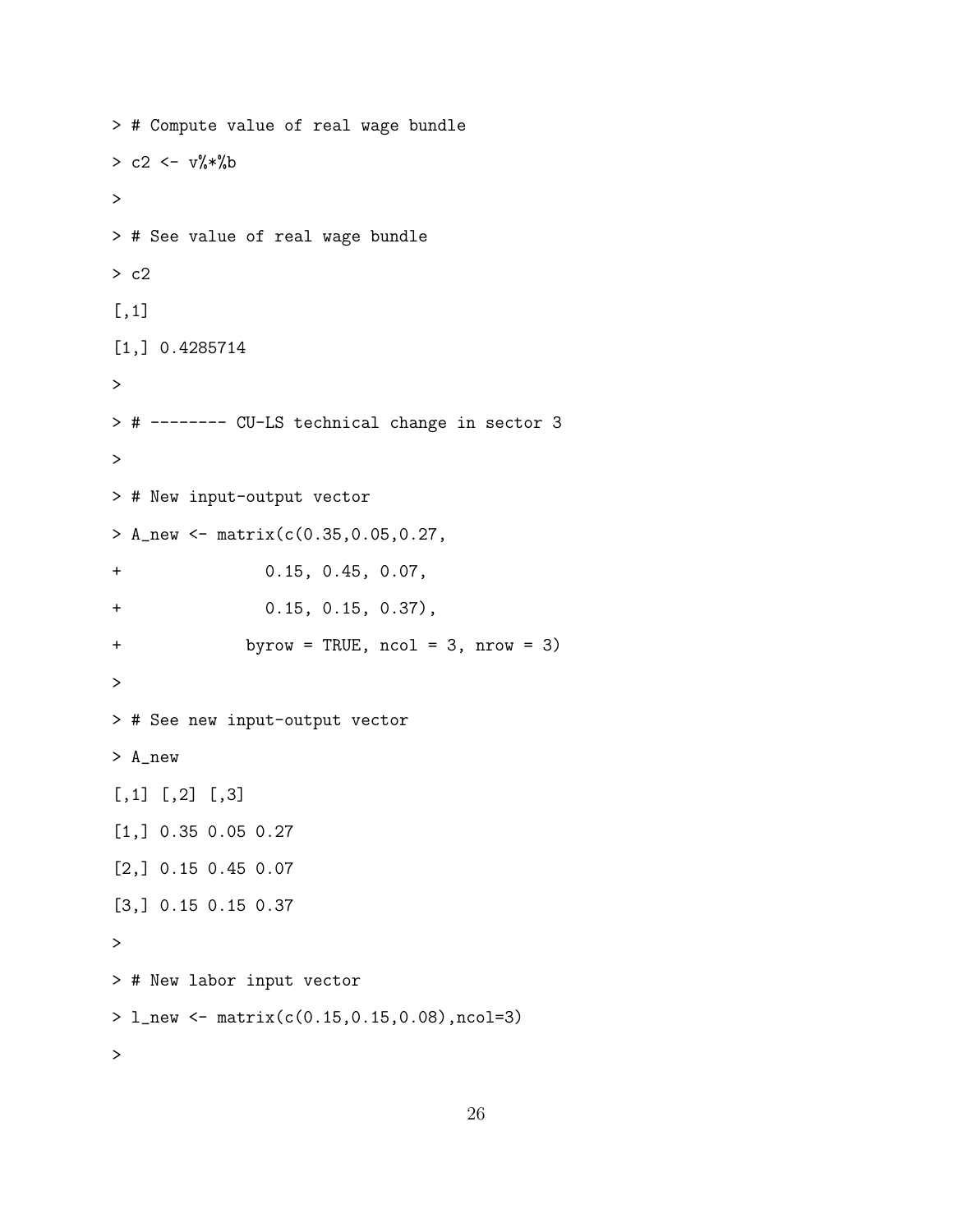```
> # See new labor input vector
> l_new
[,1] [,2] [,3][1,] 0.15 0.15 0.08
\geq> # Check that the viability condition is satisfied
> # Should be positive
> (p\% * \& A[, 3] + 1[1,3] - (p\% * \& A_new[, 3] + 1_new[1,3]))[,1]
[1,] 0.01
>
> # Compute new vector of labor values
> B_new \leq diag(3) - A_new
> v_new <- l_new %*% solve(B_new)
>
> # See new vector of labor values
> v_new
[,1] [,2] [,3][1,] 0.4034091 0.4034091 0.344697
\geq>
> # The constant needed to implement the condition for
> # cost reduction to be bounded above
> c1 <- (p\frac{9}{8}*\frac{9}{1}, 3] + 1[1, 3] - p\frac{9}{8}*\frac{9}{1}, 2] - p\frac{9}{8}*\frac{9}{1}, 3] /1_new[1,3]
>
> # See c1
```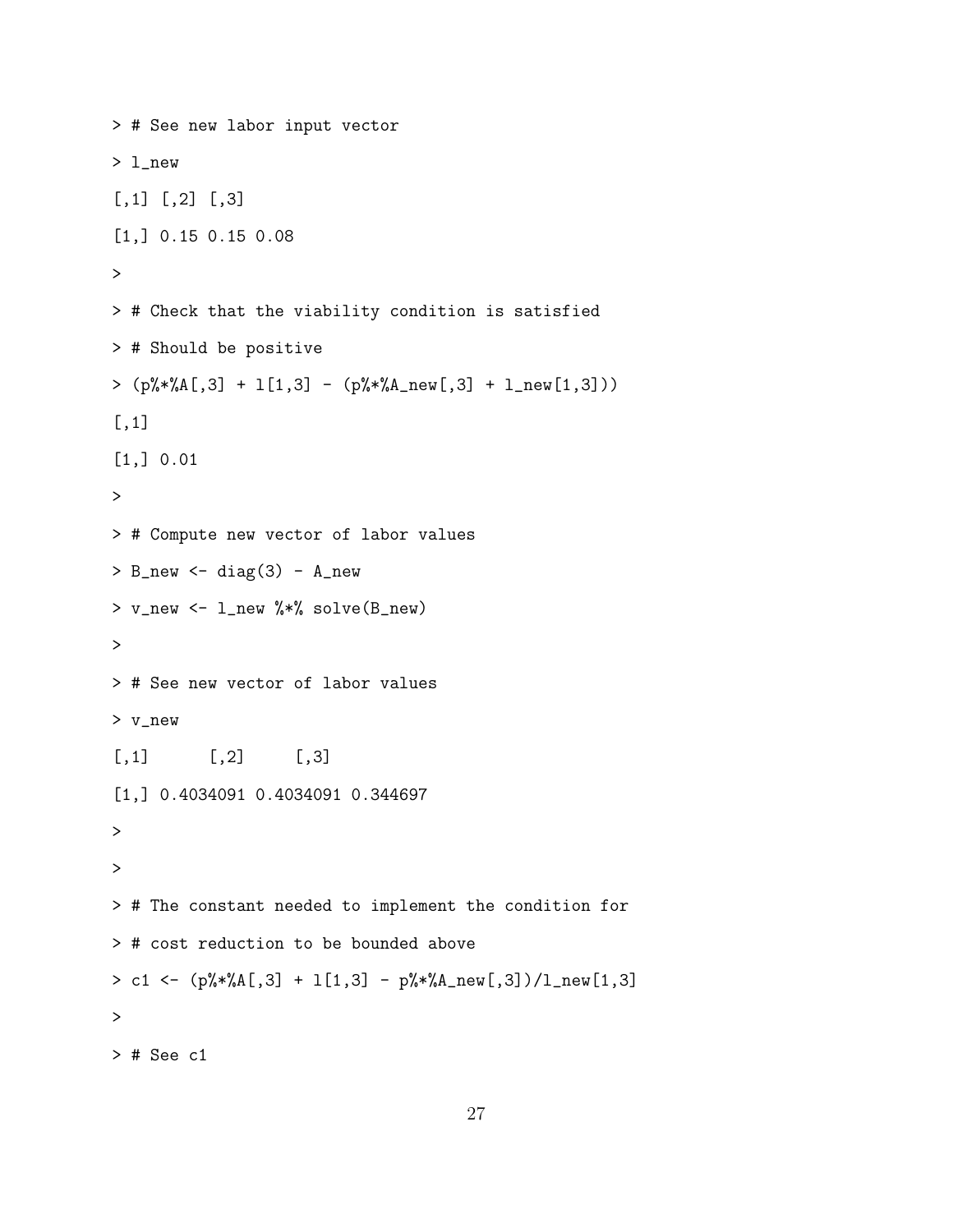```
> c1
[,1]
[1,] 1.125
>
> # Maximum coordinate of constant rate of exploitation hyperplane
> B2 <- max(c2/v_new[1,1], c2/v_new[1,2], c2/v_new[1,3])>
> # Condition (If B2>B1, the problem is solved!)
> c(B1, B2)
[1] 1.125000 1.243328
>
>
> # ---- Example of a real wage bundle that keeps the
> # rate of exploitation constant by leads to a fall in the
> # uniform rate of profit
>
> # Construct new real wage bundle
> # b3 lies between 1.125 and 1.24, and b1=b2
> b3_new <- 1.15
> b1_new <- (c2 - b3_new*v_new[1,3])/(v_new[1,1]+v_new[1,2])
> b_exm \leq matrix(c(b1_new,b1_new,b3_new),ncol = 1)
>
> # See new real wage bundle
> b_exm
[,1]
[1,] 0.03987257
```